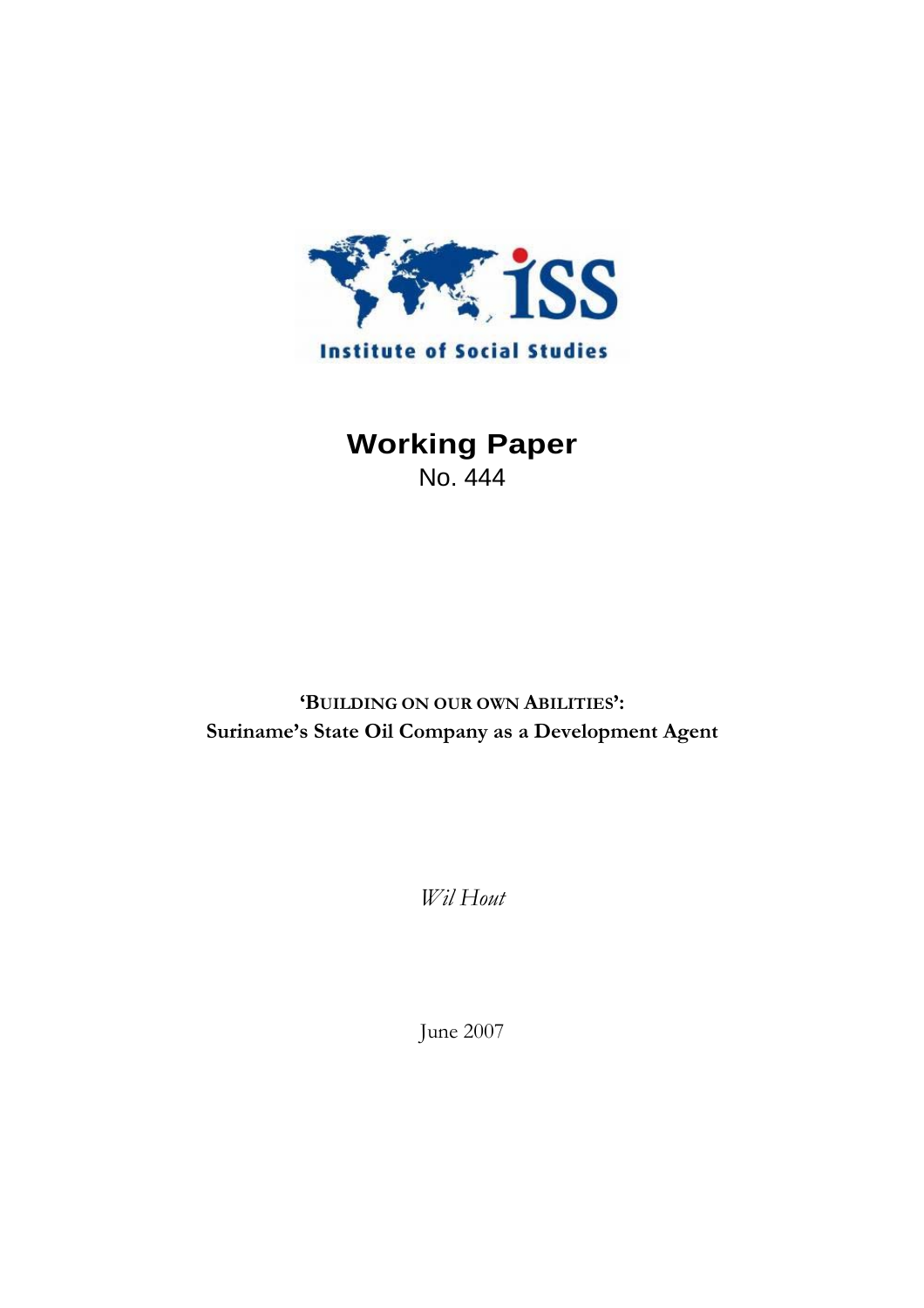#### ISSN 0921-0210

The Institute of Social Studies is Europe's longest-established centre of higher education and research in development studies. Post-graduate teaching programmes range from six-week diploma courses to the PhD programme. Research at ISS is fundamental in the sense of laying a scientific basis for the formulation of appropriate development policies. The academic work of ISS is disseminated in the form of books, journal articles, teaching texts, monographs and working papers. The Working Paper series provides a forum for work in progress which seeks to elicit comments and generate discussion. The series includes academic research by staff, PhD participants and visiting fellows, and award-winning research papers by graduate students.

Working Papers are available in electronic format at www.iss.nl/workingpapers.

### **Please address comments and/or queries for information to:**

Institute of Social Studies P.O. Box 29776 2502 LT The Hague The Netherlands

*or* 

E-mail: workingpapers@iss.nl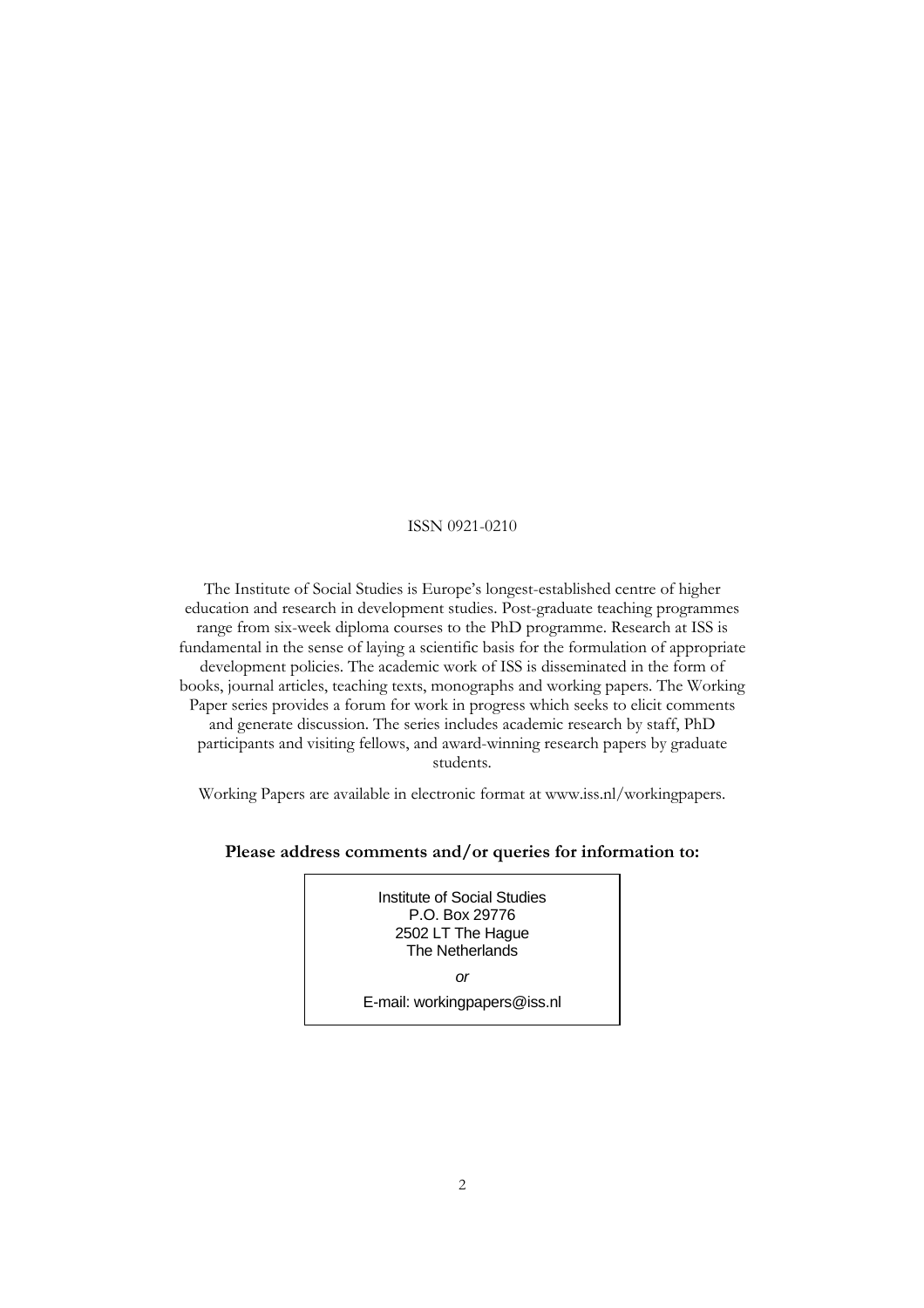# **TABLE OF CONTENTS**

|                               | <b>ABSTRACT</b>                                                         | $\overline{4}$ |
|-------------------------------|-------------------------------------------------------------------------|----------------|
| $\mathbf{1}$                  | <b>INTRODUCTION</b>                                                     | 5              |
| 2                             | THE STATE IN DEVELOPMENT                                                | 7              |
| 3 <sup>1</sup>                | SURINAME'S STATE AND POLITICAL SYSTEM                                   | 9              |
| 4                             | STAATSOLIE AS A 'POCKET OF EFFICIENCY'                                  | 12             |
| 5 <sup>5</sup>                | 'BUILDING ON OUR OWN ABILITIES': STAATSOLIE'S<br><b>DOUBLE STRATEGY</b> | 15             |
| 6                             | <b>CONCLUSION</b>                                                       | 20             |
| <b>NOTES</b>                  |                                                                         | 22             |
| <b>REFERENCES</b>             |                                                                         | 23             |
| <b>APPENDIX A: INTERVIEWS</b> |                                                                         | 25             |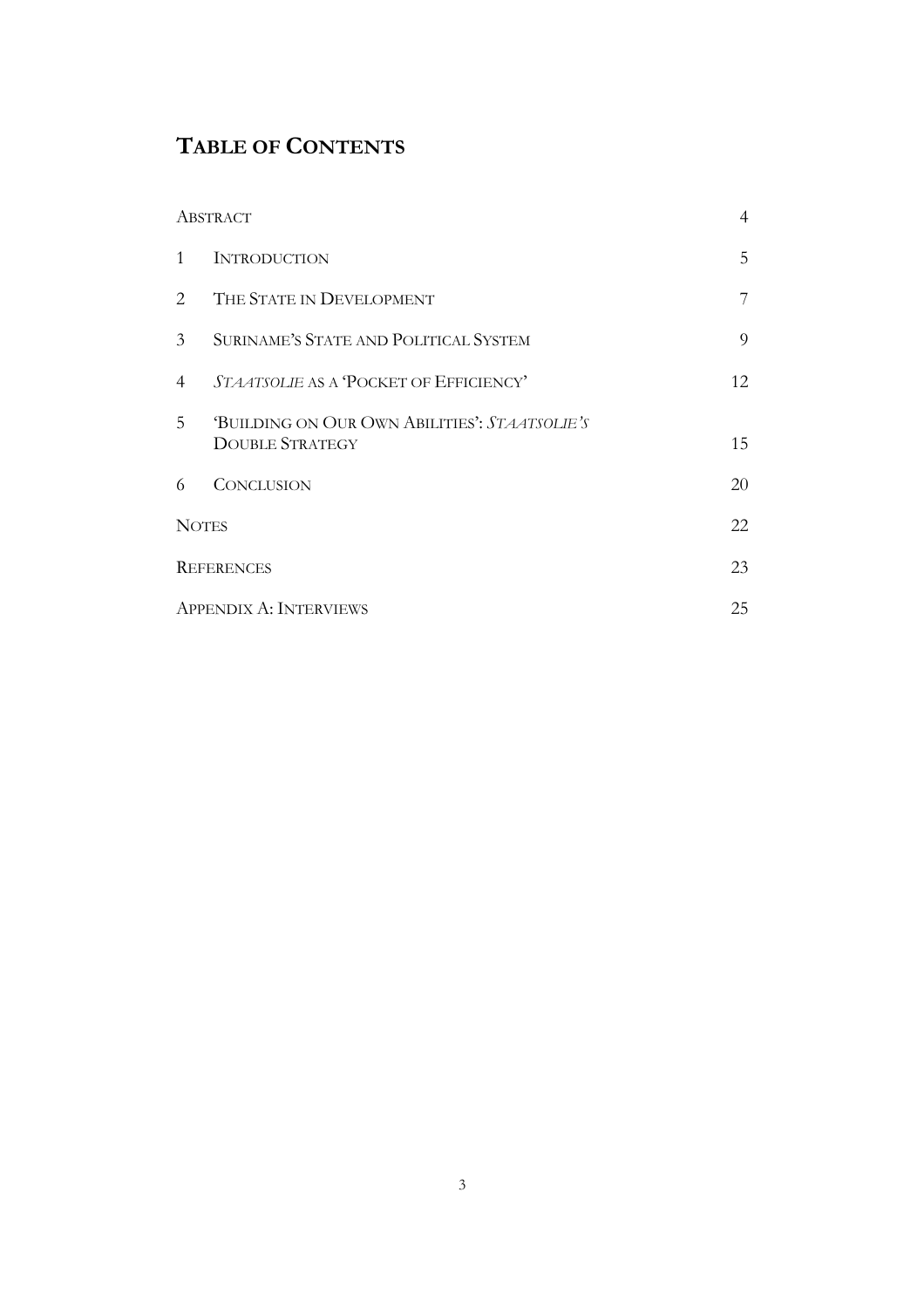# **ABSTRACT**

This paper analyses the conditions under which the Surinamese State Oil Company (Staatsolie) has been consolidated, not only as a firm oriented at the production of oil, but also as a development agent. Staatsolie's chances to success seemed rather slim at its creation in the beginning of the 1980s, mainly because of the non-developmental, patrimonial character of Surinamese politics and the nature of Suriname's state, which has traditionally been oriented toward patronage and clientelism.

The analysis documents the origins of Staatsolie and focuses on its commitment to the acquisition and further development of technological and managerial expertise. At present, Staatsolie ranks among the most successful companies in Suriname and its contributions to the economy of this small middle-income country are considerable.

The success of Staatsolie's attempt to become a development agent is attributed, in particular, to the company's double strategy. The internal part of this strategy, derived from the management vision and ideological commitment of the company's leadership, was aimed at developing technological and management skills. The external part of the strategy was aimed at steering away from political influences on the company and playing out politically the formallegal position of the firm in the petroleum sector. After 25 years of Staatsolie, it is argued that the factors that were responsible for the company's success may turn out to be the main challenges for the years ahead.

### **Keywords**

Rent-seeking, oil industry, patrimonial politics, Latin America, Suriname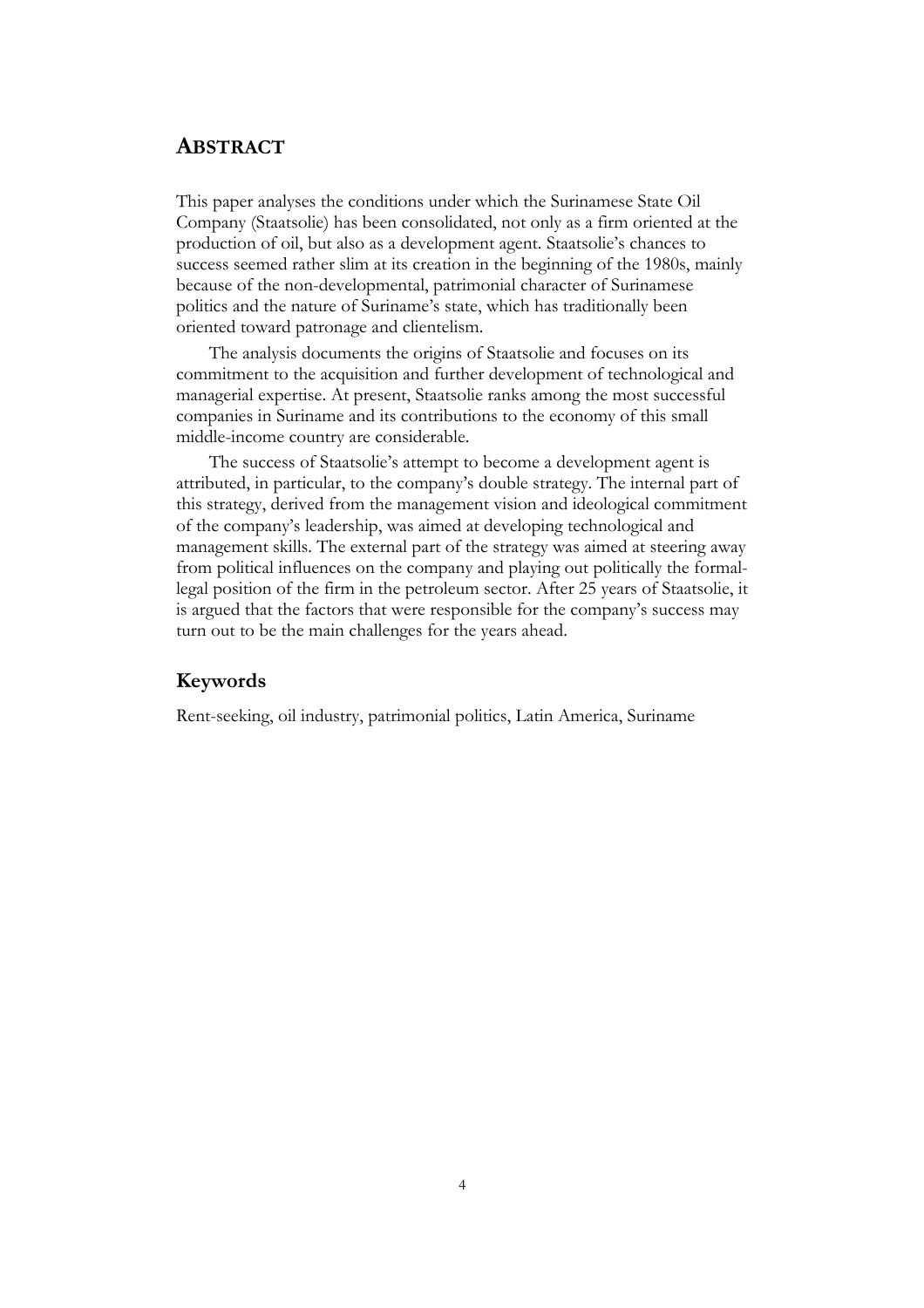# **'BUILDING ON OUR OWN ABILITIES': Suriname's State Oil Company as a Development Agent**

#### **1 INTRODUCTION**

The twenty-fifth anniversary of the State Oil Company of Suriname, in December 2005, was greeted with great enthusiasm by many Surinamese. This enthusiasm is nurtured not so much by the company's role as an oil company – which has remained quite modest in a world dominated by the 'Seven Sisters' – but because of its position as a *development agent*. Well-informed observers of the Surinamese economy argue that *Staatsolie* is one of the best run companies in the country and, in important respects, a model for the management of commercial firms (interviews, March/April 2004).<sup>1</sup>

The success of the State Oil Company of Suriname (or *Staatsolie*, as it is usually referred to) is paradoxical in several important respects. First, *Staatsolie's* achievements are remarkable because Suriname's political system has traditionally had important characteristics of a patrimonial state. Secondly, the company's success is noteworthy because Suriname, as one of the world's bestendowed reservoirs of natural resources (most notably, but not limited to, bauxite, gold, oil and timber), has been a prime example of a primary commodity producing and exporting country.

This paper argues that *Staatsolie's* history does not conform to the theses of the rentier state and political underdevelopment (Ross, 1999; Moore, 2001). Contrary to the experience of other state-owned enterprises in the country, the revenues earned by *Staatsolie's* oil sales have not been siphoned off and used as rents by the political elites. Threats that could have led to such misuse of funds have been countered successfully. The company's financial transfers to the state have taken place on the basis of generally accepted norms. The company has paid a normal dividend to its shareholders (the government of Suriname and the Surinamese Planning Agency), set at 50 per cent of net profit in the past several years. The rest of the company's net profit was typically added to the general reserve, and used for investment purposes. Apart from its dividend, *Staatsolie* has paid the government an annual amount in corporate income tax, which is mandatory for all companies in the country.

This case study has been prompted by several explicitly theoretical considerations. The literature on patrimonial and rentier states tends to focus on the macro, or state, level, and on the impact of rent-seeking, patronage and clientelism on social processes and economic performance (cf. Schneider, 1987: 217-218). As a result of this focus, actors at the meso and micro level have received far less exposure; studies that included such actors generally used them to illustrate general patrimonialist or rent-seeking hypotheses. The present study zeroes in on *Staatsolie* because the analysis of the company's attempt to be a development agent provides good insights into the scope and limits of the patrimonial state.

Connected to this, the focus of this study on *Staatsolie* as a state-owned oil company adds to the literature on the impact of economic sectors on the role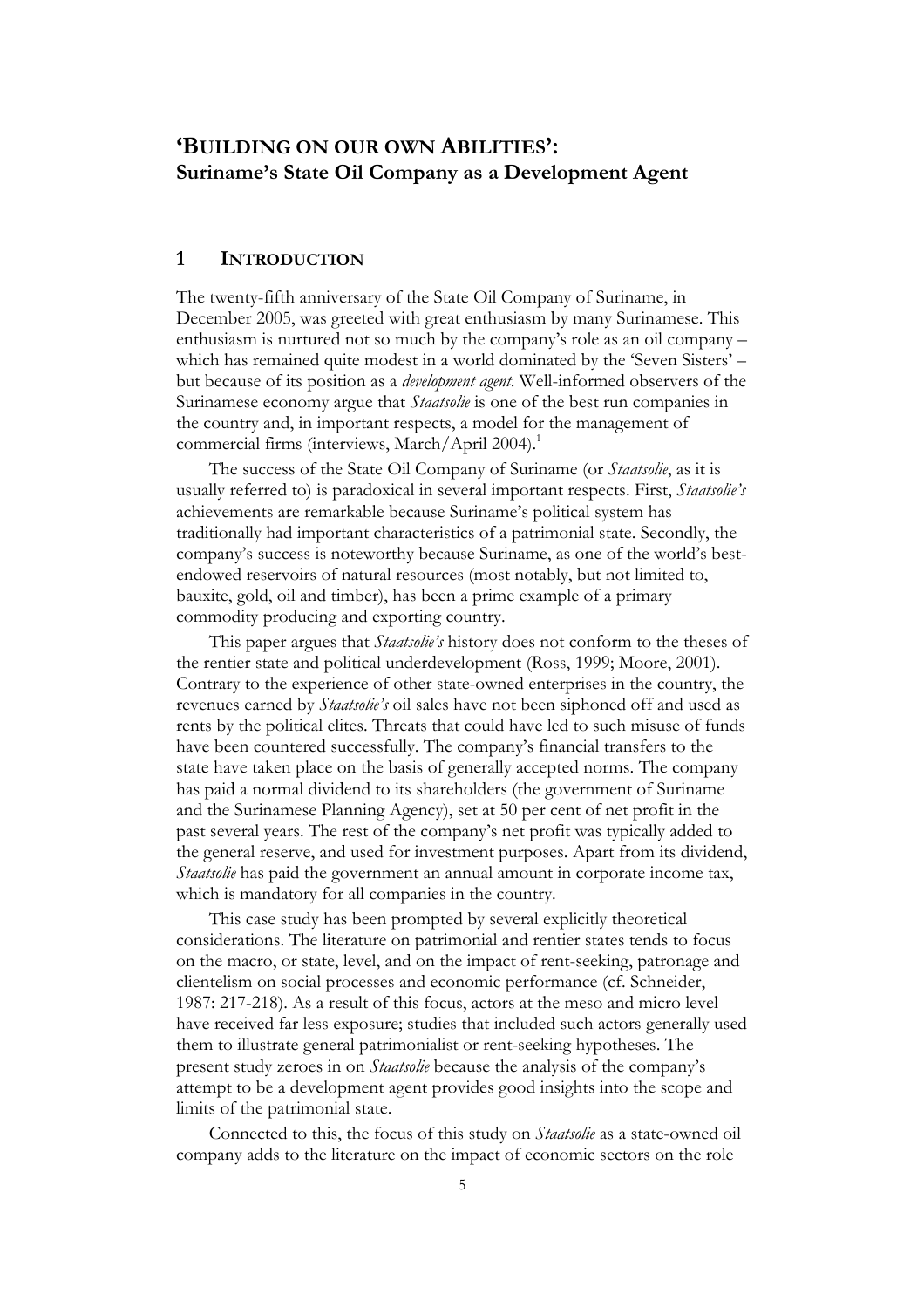of the state in development and, in particular, to the analysis of the so-called mining state and the petro-state (Shafer 1994; Karl 1997). The Surinamese experience is, on the one hand, in accordance with the findings of previous studies that the presence and export of minerals, in this case bauxite, have an important influence on policy-making and governance of developing countries and lead to a focus on the rents resulting from mineral exports. On the other hand, however, the case of *Staatsolie* demonstrates that state-owned firms outside the dominant sector may be capable to escape from the prevailing rentoriented behaviour and actually follow a relatively independent course, aimed at developing technological and management skills. The conditions under which these independent activities proved possible are the subject of this paper, and it is hoped that the analysis of these conditions will contribute to the understanding of similar 'pockets of efficiency' in similar rent-oriented environments.

The argument of this paper is that *Staatsolie* was able to develop into a 'pocket of efficiency' largely because of the recognition of the company's management that the features specific to the petroleum sector in Suriname would enable them to establish a relatively independent enterprise. The conditions present in Suriname were quite different from those in other developing countries where oil had been discovered, such as Venezuela, Iran, Nigeria and Algeria (Karl, 1997: 197-208). One important factor in this was the perception, until the late 1990s, that oil production was quite marginal to Suriname's economy. The dominance of other sources of rent (most notably, bauxite and aid flows from the Netherlands) no doubt contributed greatly to this outlook of the political elite. *Staatsolie's* relatively independent functioning, outside the realm of the state, enabled the company to build a corporate culture and create public support that, eventually, sustained the company's claim to autonomy. Importantly, the 1997-1998 clash with the government – which had laid eyes on *Staatsolie's* reserves as a means to solve its financial problems – led to a victory for *Staatsolie* as a result of successful popular mobilisation supportive of home-grown economic activity and resistant to a corrupt and rent-seeking elite.

*Staatsolie* can usefully be seen as a 'pocket of efficiency' in an otherwise inefficient and rent-oriented public sector. The company is different from some other pockets of efficiency that were set up by policians as a tool for modernising the state apparatus, such as the Brazilian National Development Bank founded in the 1960s (Evans, 1989: 577). *Staatsolie* does, however, have certain features in common with the Brazilian petrochemical sector, where the development of industrial capacity in the 1970s resulted from the activities of a relatively independent state enterprise, *Petroquisa*. According to Evans (1989: 580), the 'ties … to private capital, both domestic and transnational' proved important conditions for the success of Brazil's petrochemical sector. As Schneider (1987: 228) has noted, the desire to consolidate the company's market position and to diversify production resulted in pressure on the Brazilian government to loosen the ties with the company and move towards a different form of government intervention in the sector. The greater reliance on private capital seems to stimulate a change of government policy as 'some investors prefer market uncertainty to the strategic uncertainty for political products' (Barzelay quoted by Schneider, 1987: 229).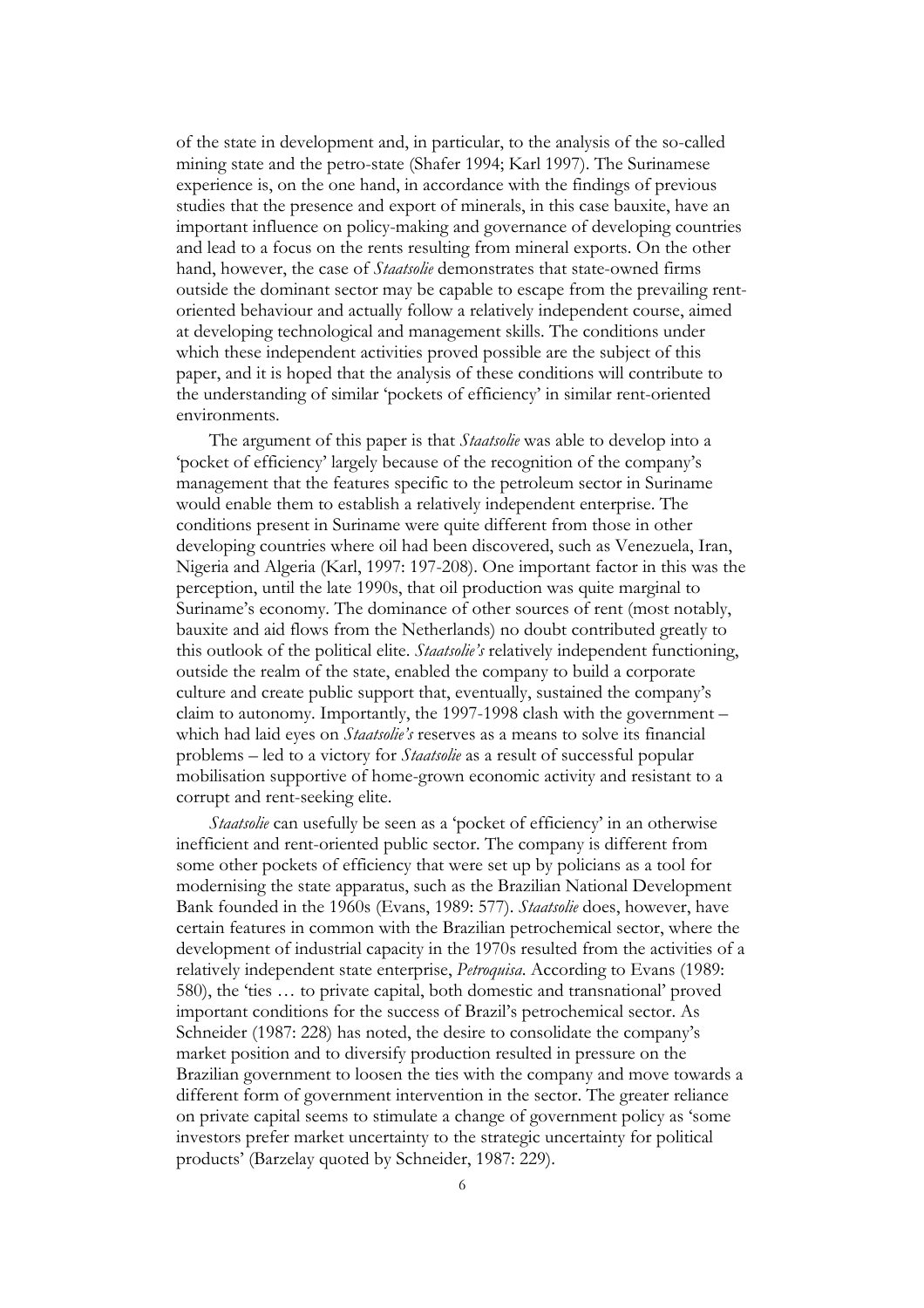*Staatsolie*, which has so far been part of the Surinamese public sector, has accomplished a high degree of managerial and technological excellence, to a large extent due to the skills of the company's management to deal with the political dynamics in the country. Largely as a result of their understanding of the political environment, the company proved able to carve out a relatively autonomous place in the public sphere, from where it could operate without being subjected directly to political considerations. The pressures resulting from the diversification of *Staatsolie's* interests (among others, its refinery activities and its evolving role in the national electricity sector) and from the need to cooperate with foreign capital in the off-shore exploration of oil resources may have the beneficial effects on *Staatsolie's* autonomy alluded to by Evans and Schneider in relation to the Brazilian context.

This paper is structured as follows. Sections 2 and 3 contain a discussion of Suriname's political system from the perspective of recent scholarship on the role of the state in development, thus providing an argument why *Staatsolie's* role as a development agent is paradoxical. Section 4 discusses the expansion of *Staatsolie's* operations since 1980 and briefly analyses the company's contribution to Suriname's economy and society. Section 5 analyses the double strategy that *Staatsolie* adopted to effectuate its developmental role. Section 6 contains some concluding observations.

## **2 THE STATE IN DEVELOPMENT**

Recent scholarship shows various approaches to theorising the role of the state in development. Two sets of approaches, in particular, seem to be pertinent to the case of Suriname. The first relevant set of approaches relate variations in state structure and state-society relations to variations in developmental performance. The second group of approaches focus on the impact of sectoral characteristics on state features and developmental outcomes.

Of the scholars taking the first approach, Peter Evans has had great influence. He juxtaposed several ideal types of states, notably the 'predatory' and the 'developmental' forms. Predatory states 'extract such large amounts of otherwise investable surplus while providing so little in the way of "collective goods" in return that they do indeed impede economic transformation', while developmental states 'foster long-term entrepreneurial perspectives among private elites by increasing incentives to engage in transformative investments and lowering the risks' (Evans, 1996: 44). Evans has conceptualised the developmental state in terms of 'embedded autonomy', in an attempt to highlight the combination of an insulated bureaucracy, organised on the basis of Weberian rational-legal principles, and close relations between the state and social (market) institutions. Most developing countries should, according to Evans, be placed in an 'intermediate' category, with states ranking somewhere between these two ideal types and combining predatory and developmental features (Evans, 1989: 563, 1996: 60).

Evans' ideal types have been criticised, among others, by Hutchcroft (1998: 57), who argued that 'Evans has overlooked important elements of variation among patrimonial polities. In particular, by presenting Zaire as his archetypal example of a state that fails to promote development, he does not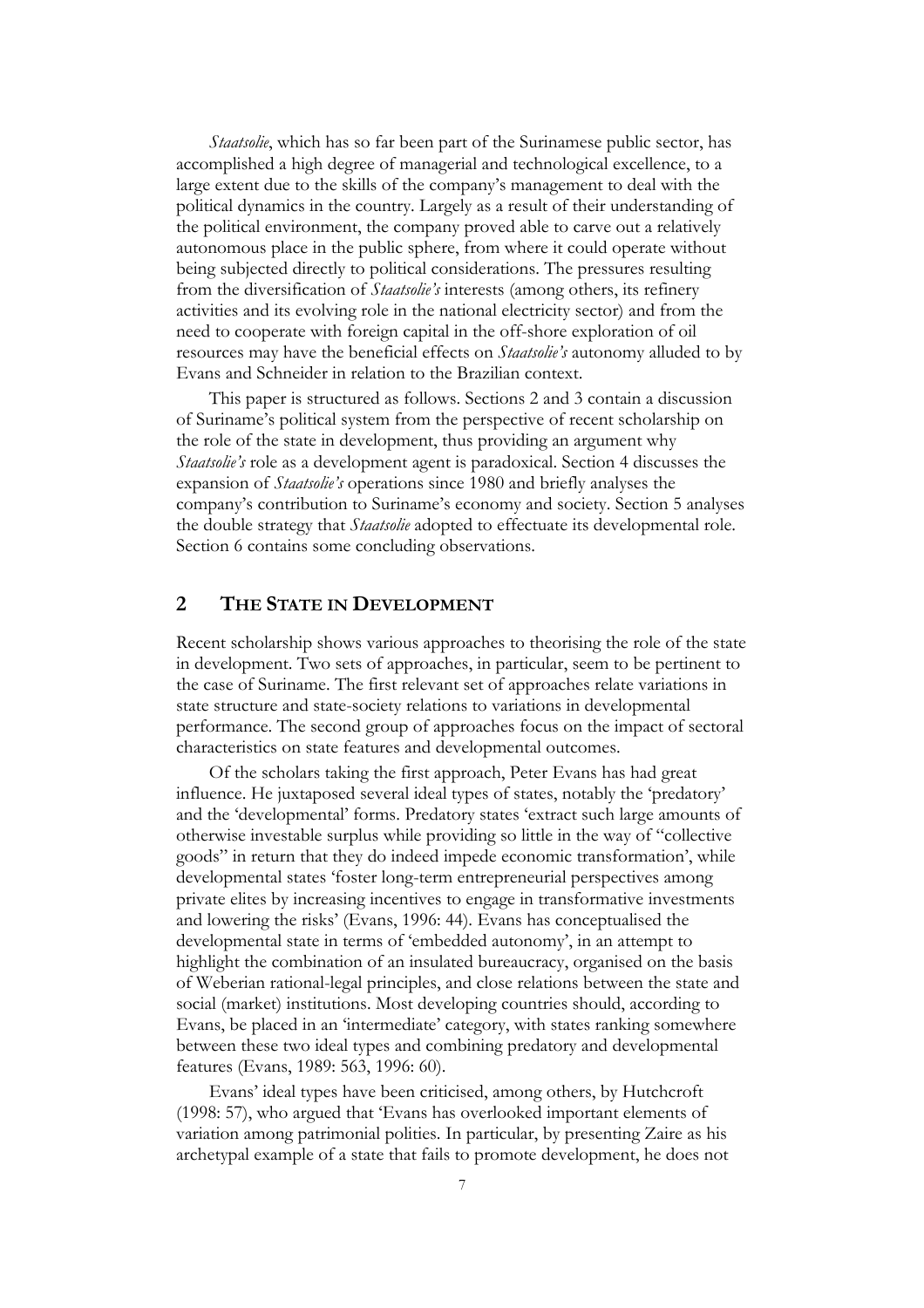consider other cases that would also be patrimonial but be properly placed elsewhere according to the relative strength of state apparatuses and business interests'. Among the more patrimonial states, Hutchcroft (1998: 20, 45-55) differentiates between patrimonial administrative states (or 'bureaucratic capitalism', in which a bureaucratic elite extracts rents from the business sector, such as in Thailand and Indonesia) and patrimonial oligarchic states (or 'booty capitalism', where a powerful business class exploits an incoherent bureaucracy, such as the Philippines).

Leftwich has put forward a classification of democratic nondevelopmental states on the basis of the relative importance of class-oriented or patronage-oriented political parties. 'Class-compromise' non-developmental states, with Venezuela and South Africa as examples, are built on the awareness of major political forces that certain radical changes that could be beneficial from a developmental or social justice point of view, are not feasible because of the opposition, with possibly non-democratic means, of others (Leftwich, 2002: 70). 'Party-alternation' non-developmental states, such as Jamaica and Costa Rica, are characterised by the existence of rival 'cross-class' parties, 'each (when in power) dispensing clientelist patronage to its followers and supporters, and each differentiated from the other mainly by a combination of historical association, personal loyalties, anticipation of patronage prospects, and – at times – ideological-policy orientations' (Leftwich, 2002: 74).

The failure of many developing countries to transform into developmental states can usefully be understood within the framework of 'political underdevelopment' or the 'rentier state' (Ross, 1999; Moore, 2001, 2002). This framework implies 'that when governments gain most of their revenues from external sources, such as resource rents or foreign assistance, they are freed from the need to levy domestic taxes and become less accountable to the societies they govern' (Ross, 1999: 312). Following the same logic, states that are based on rent-seeking are expected to be weaker and less effective, since they have less incentive 'to reduce the influence of patrimonial principles and personal linkages when recruiting and managing the public service' (Moore, 2002: 106).

The second set of approaches to the state in development that was outlined above has related the dominance of certain economic sectors, such as mining, to development outcomes and features of the state in developing countries. According to several authors working in this tradition, certain types of economic sectors are particularly conducive to rent-seeking practices. Shafer (1994: 10, 23-24) has drawn attention to the prevalence of rent-seeking in socalled mining states. Because the mining sector is highly capital intensive and shows high economies of scale, and production and the employment of production factors are very inflexible, the sector is characterised by monopoly rents that are 'easily tapped by the state' (Shafer 1994: 35). The economic dependence on a single resource, produced by an enclave-like industrial sector that is dominated by foreign capital, generates extraordinary rents. These rents are almost unrelated to the productive processes of the domestic economy and are almost exclusively channeled to the state (Karl 1997: 47-48). Petro-states take in a special place among mining states because of the sheer magnitude and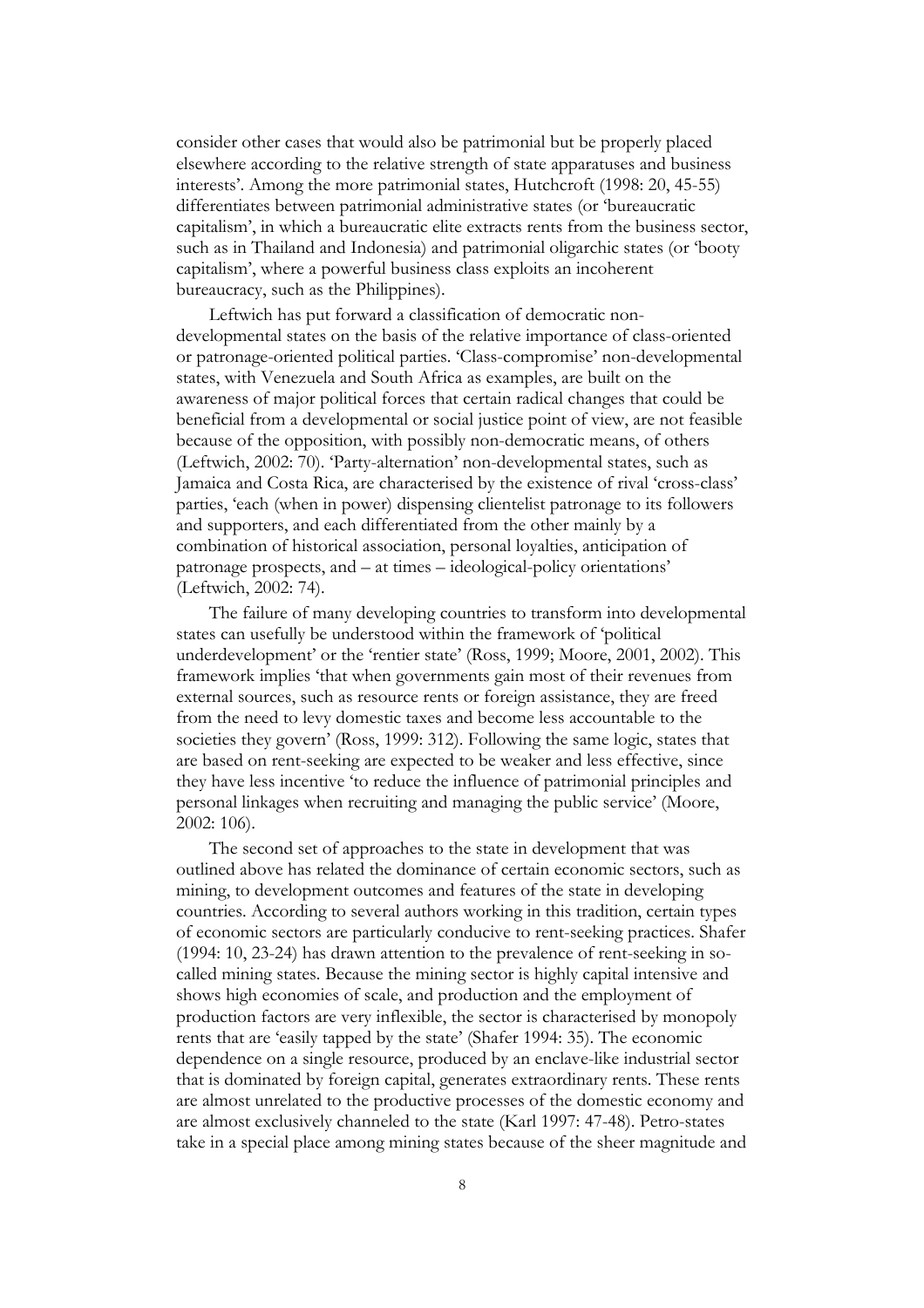duration of the extraordinary rents that result from oil production and export (Karl 1997: 49).

#### **3 SURINAME'S STATE AND POLITICAL SYSTEM**

Following up on the discussion of the characteristics of the state in development in the previous section, Suriname would most aptly be characterised as a party-alternating, democratic, non-developmental mining state.<sup>2</sup> In addition to this, its post-World War II history shows that the country has many features of a patrimonial administrative state, as described by Hutchcroft, in which the state apparatus has dominated the economy and has been a major source of rents for office holders and their clients (interview Schalkwijk, 2 April 2004).

Since its independence (1975), Suriname's per capita gross domestic product has not experienced substantial growth, despite the fact that, since World War II, Suriname has been one of the world's major bauxite exporters and the country ranks among the world's best-endowed countries in terms of natural resources. The Inter-American Development Bank (2001: 5) concluded that the '[e]xploitation of Suriname's large bauxite reserves has generated rents that are large in relation to the economy'. Van Dijck (2001a: 57) has calculated that bauxite mining and processing generated between 30 and 33 per cent of Suriname's GDP in the 1945-1975 period and, despite a decline in relative importance, still accounted for an important 15 per cent of GDP at the end of the twentieth century. Recent calculations by Monsanto (2005: 30-31) indicated that the contribution of the bauxite industry to government revenues hovered between 27 and 34 per cent in the 1961-1981 period.

In constant 1995 prices, Suriname's GDP per capita peaked at \$1,111 in 1977, fell to a low of \$685 in 1987 and reached a level of \$1,036 in 2001 (World Bank, 2003). The share of manufacturing in Suriname's gross domestic product fell from 12.9 to 8.6 per cent between 1989 and 1999 (Van Dijck, 2001b: 15). As Martin (2001: 52-76) has indicated, Suriname's economic situation was highly volatile during the 1990s, with clear boom-bust cycles mainly as a result of fluctuations in alumina prices.

In addition to natural resources, aid has been another major source of rents. Aid is estimated to have accounted for more than three-quarters of the Surinamese government budget in the period between 1956 and 1975, and to have amounted to more than Dfl. 1 billion in this twenty-year period (Oostindie and Klinkers, 2001: 133-134). At the eve of independence in 1975, the Dutch government provided Suriname with a development fund of approximately  $\epsilon$  1.95 billion. In per capita terms, Suriname received roughly four to five times the median aid amount transferred to other lower-middle income countries during the 1990s (Van Dijck, 2004: 43-45). There is widespread agreement that the development fund has been spent largely on prestige projects that have produced relatively little value added in terms of the development of the country; as one critical observer of Surinamese politics put it: 'foreign aid to Suriname has not proven to be an economic lever. In Suriname, the money has disappeared into a black hole' (Silos, 2002: 4). Foreign aid has also enabled Suriname to maintain its oversized public sector,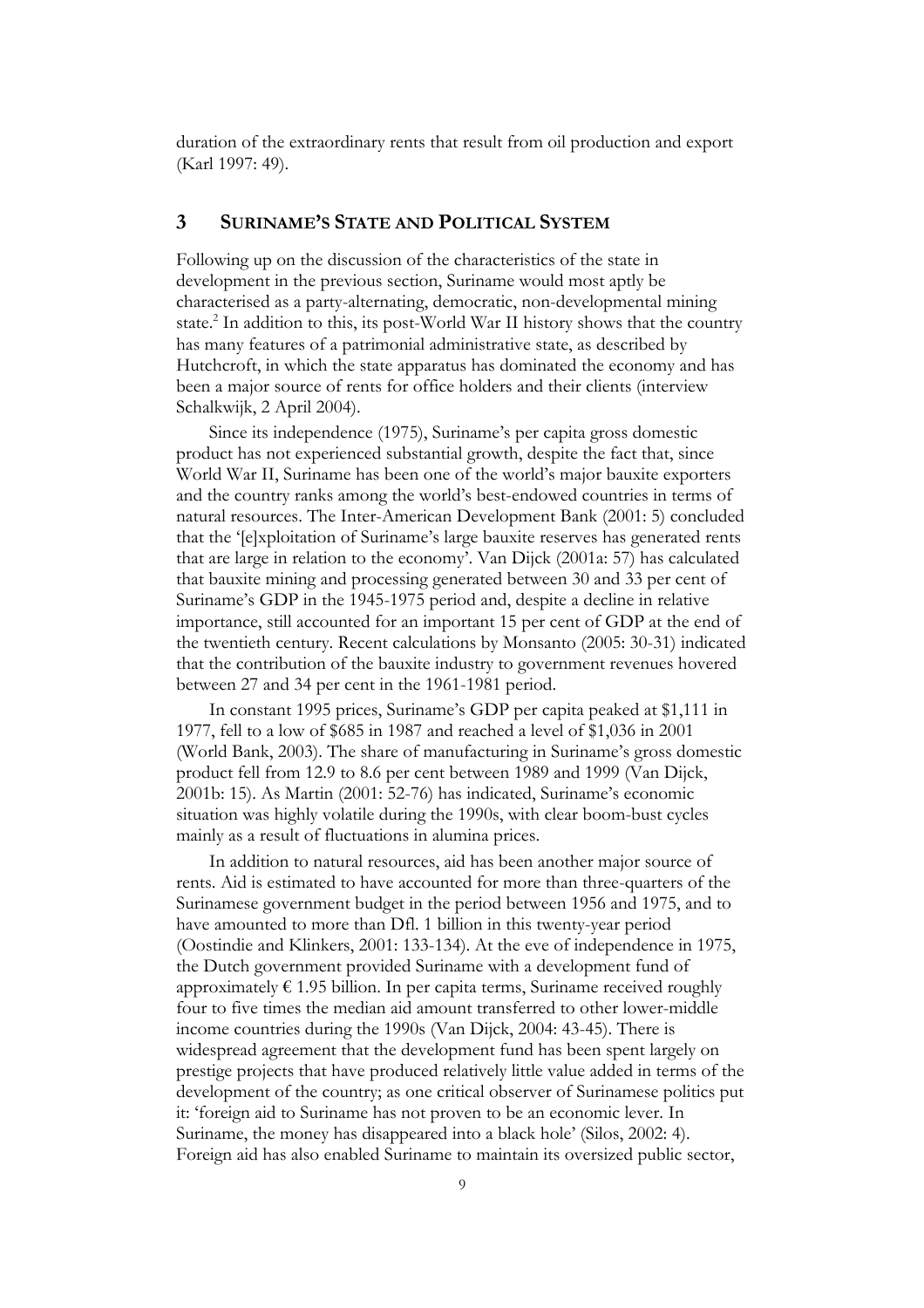referred to as the 'principal vehicle for sharing the rents' (Inter-American Development Bank, 2001: 41). Data reported by the Inter-American Development Bank (2001: 39) show that, in 1998**,** the government provided employment for 43.7 per cent of the total labour force.

With a brief interval of military rule between 1980 and 1987, Suriname's political system has been relatively democratic ever since the Statute of the Kingdom of the Netherlands (1954) gave the Surinamese *Staten* (Parliament) more powers. With the exception of the military era, *Freedom House* has rated the Surinamese political system as free or partly free during its postindependence period (Freedom House, 2005).

The post-war political system of Suriname has been characterised by the existence of multiple political parties. Analysts agree that these parties are an expression of the ethnic diversity of the country and that they have played an important role in the emancipation of various ethnic groups, notably the Creole (black) working class, the Hindustanis (East Indians) and Javanese (e.g., Ramsoedh, 2001: 95-96).<sup>3</sup>

The first political parties in Suriname were founded in 1946, at a time when franchise in the colony was still limited mainly to the light-skinned Creole elite. This elite opposed the introduction of universal suffrage, but when this was finally adopted for Suriname by the Dutch Parliament in 1949, the elite shaped the electoral system to serve its interests. The country was divided into several electoral constituencies that gave the Creoles, through their major political vehicle Nationale Partij Suriname (NPS, National Party of Suriname), an assured majority (Sedney, 1997: 20-21; Dew, 1978: 74-82).

The political dynamics of the 1950s can be understood against the background of the attempt of the light-skinned Creoles to retain their hold to power. The dark-skinned, working class Creoles in the NPS and the Hindustanis in the Verenigde Hindostaanse Partij (VHP, United Hindustani Party) built a coalition that won the 1958 elections and would rule until 1967 (Sedney, 1997: 31-38).

The multi-ethnic NPS-VHP collaboration – also referred to as *verbroederingspolitiek* or 'politics of fraternisation' – was in many ways the model for Surinamese politics after 1967. With the exception of the 1980-1987 interval of military rule, multi-party and multi-ethnic coalitions have continued to rule Suriname. Since the return to democracy in 1987, several pre-election coalitions have dominated the political landscape, with the *Front voor Democratie en Ontwikkeling* (Front for Democracy and Development) as the dominant force until 1996 and after 2000. The Front's backbone has consisted of the old political parties NPS and VHP. Until 1996, also the Javanese KTPI (*Kaum Tani Persatuan Indonesia*) was part of the Front, but it was replaced by the Javanese *Pendawa Lima* as a result of political controversies after the Front's defeat in the 1996 elections. The Surinamese Labour Party (SPA, founded in 1987), which is linked to one of the country's main labour unions, has also been part of the Front. For reasons of political expediency – in particular, to guarantee a majority in the election of the  $President<sup>4</sup> - several other parties joined the$ Front, renamed the New Front, for the 2005 elections.

One of the most persistent elements of the Surinamese political system has been the attempt by political forces to exercise power in order to serve the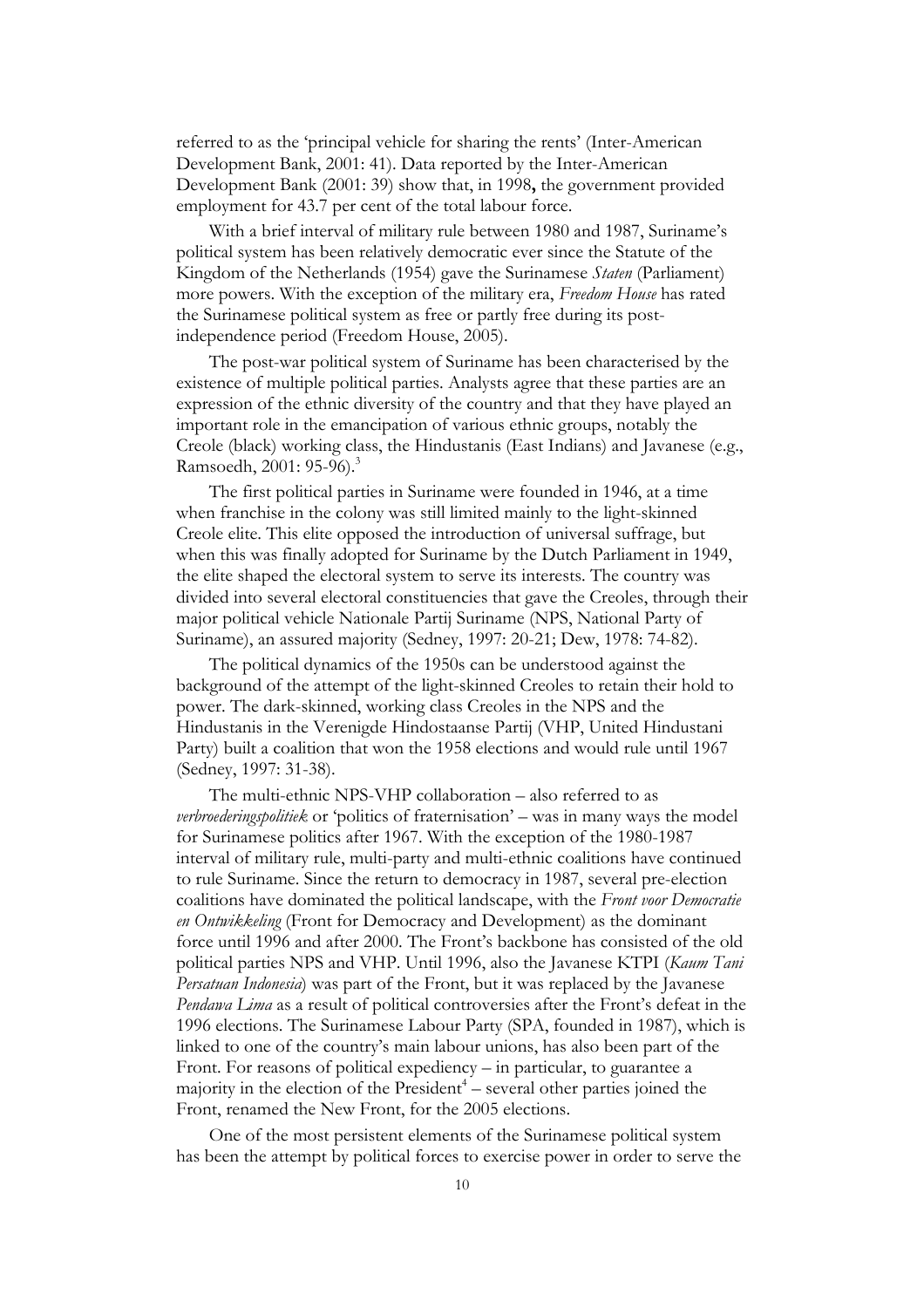interests of a particular ethnic group rather than to achieve ideologically defined objectives (interview Schalkwijk, 2 April 2004). Class relations have been of marginal importance only in post-World War II Surinamese politics. As Menke (1991: 63) has put it, 'the state was an instrument of class formation through political patronage by giving facilities and resources (e.g. land) to members of the own political party or ethnic group'.

Patrimonial features of Surinamese politics and the state find expression, *inter alia*, in the attempt of political parties to assure their hold of particular ministries. To an important degree, government employment has served as an instrument of clientelism, where support for political parties was built on their ability to create jobs (referred to as *regelen*, 'arrange') in the ministries (Sedney, 1997: 27-28; Menke, 1991: 63; Derveld, 1999: 5, 15). The continuing dominance of Suriname's public sector employment in the total labour force (see above) is a important sign of the persistence of the 'pervasiveness of patron-client networks' (Inter-American Development Bank, 2001: 40) in the country's political system.

The creation of state-owned enterprises (or 'parastatals') has been an equally important tool of patronage, witness the formation of 76 such enterprises in the 1948-1987 period, more than 60 per cent of which were in the tertiary sector (Menke, 1991: 60). Despite the numerical importance of state-owned enterprises in the Surinamese economy, the assessment of their performance by the Inter-American Development Bank (2001: 76) has been very negative: 'They have generally been inefficient and have produced inferior quality goods and services. … As a result, subsidies to state enterprises have represented a considerable drain on the treasury'.

The defeat of the *Front* parties in the 1996 parliamentary elections and the subsequent election of Jules Wijdenbosch to the Presidency marked the beginning of a new era, during which some of the perennial features of Surinamese politics were intensified. Wijdenbosch was the representative of the *Nationale Democratische Partij* (National Democratic Party, NDP), the political party that was founded by the former military leaders. The NDP was built on a class of *nouveaux riches*, that had benefited from corruption, drugs trafficking, gold mining and other illegal activities in the military period (Buddingh', 2000: 364). The 1996-2000 period is widely regarded as a time of intensifying corruption in politics and society and of a fast growing informal sector. The appointment of political allies to 'strategic positions' in the public sector and in state-owned enterprises, as well as economic favouritism of companies that supported the NDP government and the misuse of public funds became the order of the day (Buddingh', 2000: 372-380; Derveld, 1999: 15). The government's economic policies, characterised by massive monetary financing of public spending, resulted in a rapid depreciation of the Surinamese guilder and plunged Suriname into crisis (Buddingh', 2000: 402-408). According to Buddingh' (2000: 375), the Wijdenbosch regime showed much resemblance to the 'military-civilian oligarchy' of Suharto's Indonesia.

The conclusion is thus that Suriname's society and economy has been dominated by the state apparatus, which is a prime instrument of patronage and clientelism. This has resulted in the amassing and redistribution of rents derived from the country's rich natural resources and substantial inflows of aid.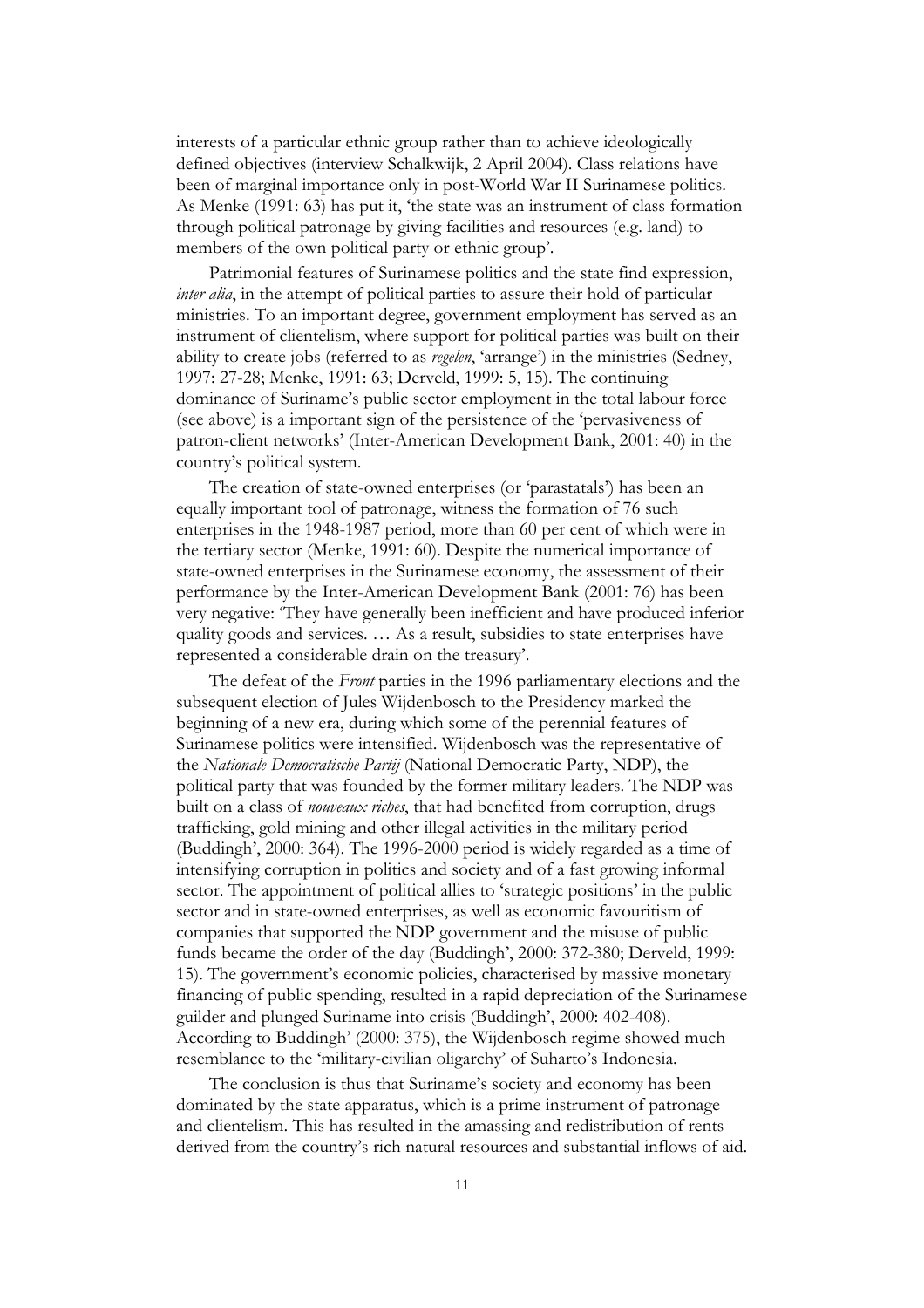The country may thus be considered a prime example of a non-developmental or *rentier* state.

#### **4 <sup>S</sup>TAATSOLIE AS A 'POCKET OF EFFICIENCY'**

*Staatsolie* has developed, in the context of post-independence Suriname, into a 'pocket of efficiency', the performance of which stands in sharp contrast to other state-owned enterprises. *Staatsolie* has gradually come to occupy an important economic role in Suriname and is generally acknowledged as a wellmanaged and meritocratic organisation. Before moving to an interpretation of *Staatsolie's* role as a development agent (in section 5), this section will provide some data on the company's main achievements.

*Staatsolie* was founded on 13 December 1980 on the advice of the Oil Commission of Suriname. Its original assignment was to enter into a production-sharing service contract<sup>5</sup> with Gulf Oil for the exploration of petroleum in the Tambaredjo field in the central coastal area of Suriname, where oil reserves had been anticipated ever since the 1920s. The Head of the Surinamese Mining Office, Eddy Jharap, was appointed as the first director of the State Oil Company of Suriname by the military authorities that had taken over the government in a *coup d'état* in February 1980 (Jharap, 1998: 15-17; Staatsolie, 2002: 6).

The production of oil in Suriname started officially at independence day (25 November) in 1982 in the Catharina Sophia area in Tambaredjo. Since 1982, *Staatsolie* has ascertained petroleum reserves of 150 million barrels in the oil fields of Tambaredjo and Calcutta (the latter discovered in 2003) and produced approximately 55 million barrels of crude oil until the end of 2004. Yearly production hovered around 4.25 million barrels in 2003 and 2004 (State Oil Company of Suriname, 2004: 11; Jharap, 2004, table 2.4).

Apart from petroleum exploitation, *Staatsolie* has gradually moved into refining operations. After the completion of a pipeline between the Catharina Sophia area and Tout Lui Faut on the Suriname River in 1992, a refinery was built, financed with a loan from ABN Amro Bank and ABB-EFAG (*De West*, 1 March 1994). As of the end of 2003, annual refining capacity was increased to 2.6 million barrels (State Oil Company of Suriname, 2004: 19). In addition to this, a pipeline was built in 2000 to cover all energy needs of the Suralco alumina plant in Paranam. Since 2004, *Staatsolie* has been working on the establishment of an electricity division, after an initial agreement with the Suriname Energy Company, EBS (*Times of Suriname*, 19 March 2004). In April 2006, the Staatsolie Power Company will become operational; its 15 megawatt generators, financed with a \$16 million loan from foreign banks, will produce energy for EBS (*De Ware Tijd*, 23 January 2006).

Over the years, *Staatsolie* has diversified its products. In 2001, it was reported that *Staatsolie's* production of crude oil was sufficient to cover the energy needs of Suriname, expressed in barrels. Since the company was not yet able to produce all required end-products (such as diesel oil, petrol and kerosene), Suriname still had to import part of its energy sources (*Staatsolie Nieuws*, March 2001). Over time, *Staatsolie* has developed in an important supplier of fuel oil to the region, among others to Barbados, which relies to an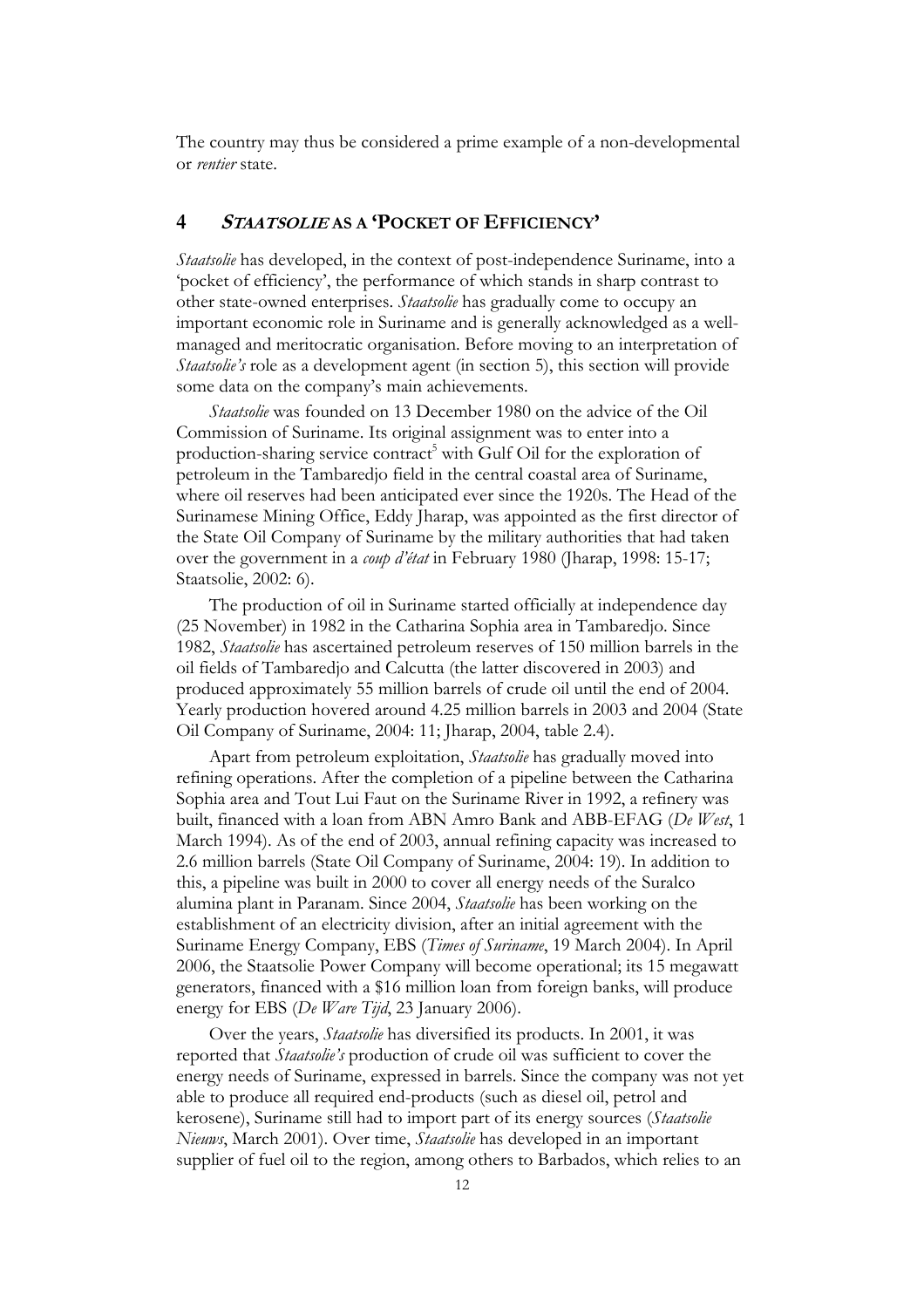important extent on Surinamese oil for its power generation (State Oil Company of Suriname, 2004: 20). *Staatsolie's* strategic plan for 2005-2010 includes the diversification of the refinery product portfolio by installing a hydrocracker and a hydrogen and sulphur plant to produce premium diesel and LPG (State Oil Company of Suriname, 2005: 2)

The expectation that the continental shelf off the Suriname coast contains significant petroleum reserves has resulted in several attempts – most recently, the 'Suriname 2003-2004 International Bidding Round', held between November 2003 and May 2004 (State Oil Company of Suriname, 2004: 16) – to interest foreign companies to undertake exploration activities. In 2004 and 2005, *Staatsolie* signed production-sharing agreements aimed at offshore oil exploration with Spanish-Argentinean Repsol-YPF, Danish Maersk Oil and U.S. Occidental Petroleum Corporation (interview Brunings, 5 April 2004; *Staatsolie Nieuws*, December 2004; *De Ware Tijd*, 26 October 2005).

The macro-economic importance of *Staatsolie's* activities for Suriname in the last decade (1994-2004) can be illustrated with the data presented in figure 1 and table 1.



#### **FIGURE 1**  *Staatsolie***'s financial results, 1994–2004**

*Sources:* State Oil Company of Suriname, Annual Reports 1993-2003; World Bank, *World Development Indicators 2003 CD-ROM.*

Figure 1 shows that Staatsolie's revenues from oil sales increased almost fivefold in the 1994-2004 period. Over this period, profits rose to \$38.4 million in 2004 and the average investment, despite fluctuations, increased to an average of over \$30 million in the four most recent years. Stockholder's equity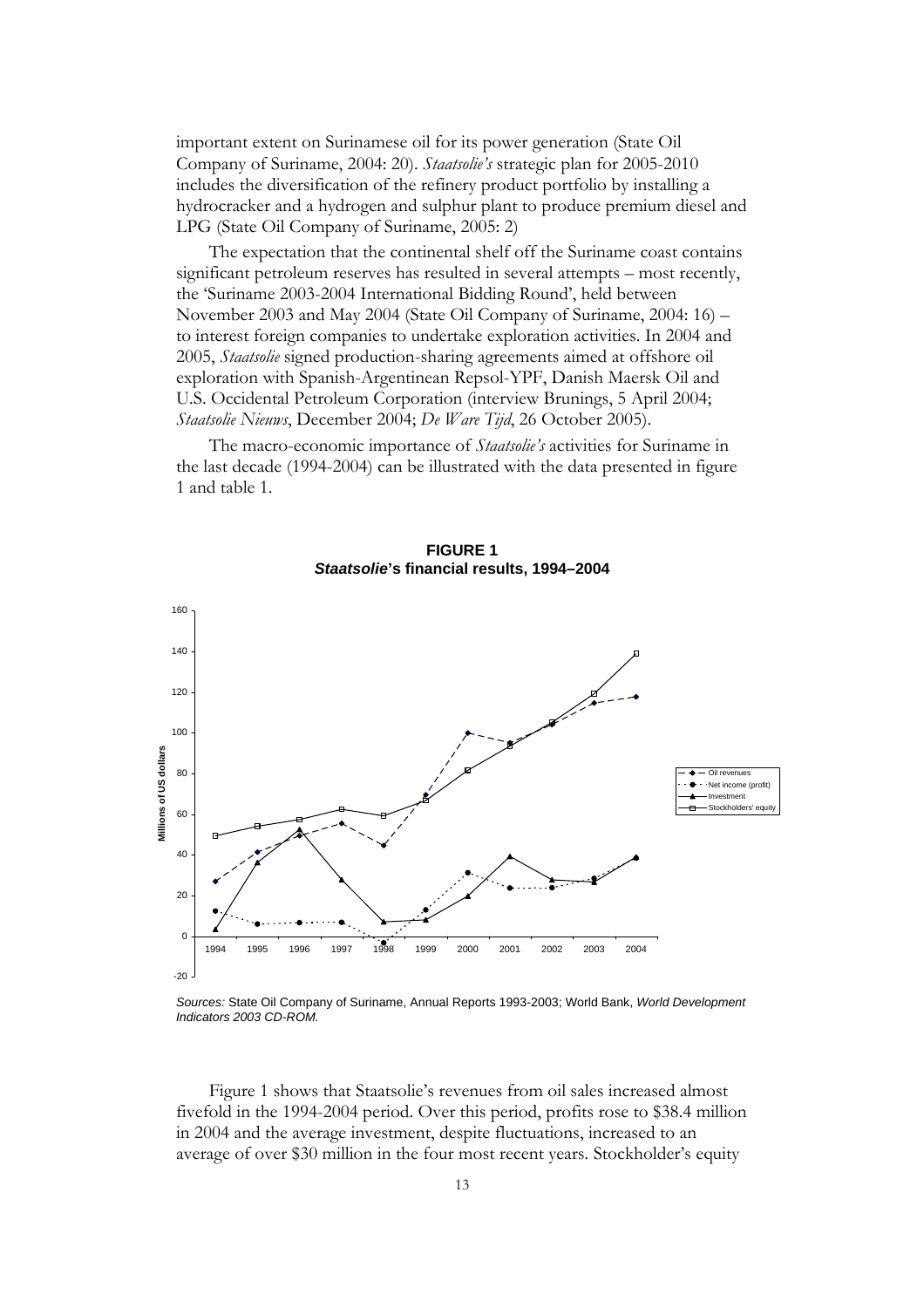– representing the 'value' of *Staatsolie* to Suriname's government and the Surinamese Planning Agency – has steadily increased to peak at nearly \$140 million in 2004.

Further, table 1 presents data related to two indicators that shed light on *Staatsolie's* contribution to the Surinamese economy.

| Year | Oil revenues as<br>percentage of Surinamese<br>GDP | Stockholder's equity as<br>percentage of Surinamese<br>GDP |
|------|----------------------------------------------------|------------------------------------------------------------|
| 1994 | 9.6                                                | 17.5                                                       |
| 1995 | 11.9                                               | 15.5                                                       |
| 1996 | 7.5                                                | 8.8                                                        |
| 1997 | 7.0                                                | 7.9                                                        |
| 1998 | 4.2                                                | 5.6                                                        |
| 1999 | 7.9                                                | 7.6                                                        |
| 2000 | 11.6                                               | 9.4                                                        |
| 2001 | 12.6                                               | 12.4                                                       |
| 2002 | 10.9                                               | 11.0                                                       |
|      |                                                    |                                                            |

| <b>TABLE 1</b>                                                 |
|----------------------------------------------------------------|
| Staatsolie's contribution to the Surinamese economy, 1994-2002 |

*Sources:* State Oil Company of Suriname, Annual Reports 1993-2003; World Bank, *World Development Indicators 2003 CD-ROM.* 

Figures in the second column indicate, for the nine-year period for which data are available, that oil revenues have constituted an important source of Suriname's gross domestic product. With the exception of the last four years of the twentieth century, the oil sector has contributed roughly 10 per cent to the country's GDP. Stockholder's equity has represented never less than 5.6 per cent of GDP (in 1998) and has been as high as 17.5 per cent (in 1994). Data on corporate and income taxes and dividend paid by *Staatsolie* to the state show that the company's payments represented a significant, and increasing, share of total government consumption expenditure.<sup>6</sup> Over the years for which data are available the percentage increased from 8.2 (1999) to 14.8 (2000) and 17.8 (2001). In 2004, Staatsolie was one of the few Surinamese firms that brought foreign exchange into the country (interview Tuur, 1 April 2004).

**TABLE 2**  *Staatsolie's* **return on assets, 2000–2004** 

| Year | Ratio of Return on Assets |
|------|---------------------------|
| 2000 | 19.1                      |
| 2001 | 13.6                      |
| 2002 | 12.6                      |
| 2003 | 13.2                      |
| 2004 | 15.9                      |

*Source:* State Oil Company of Suriname, Treasury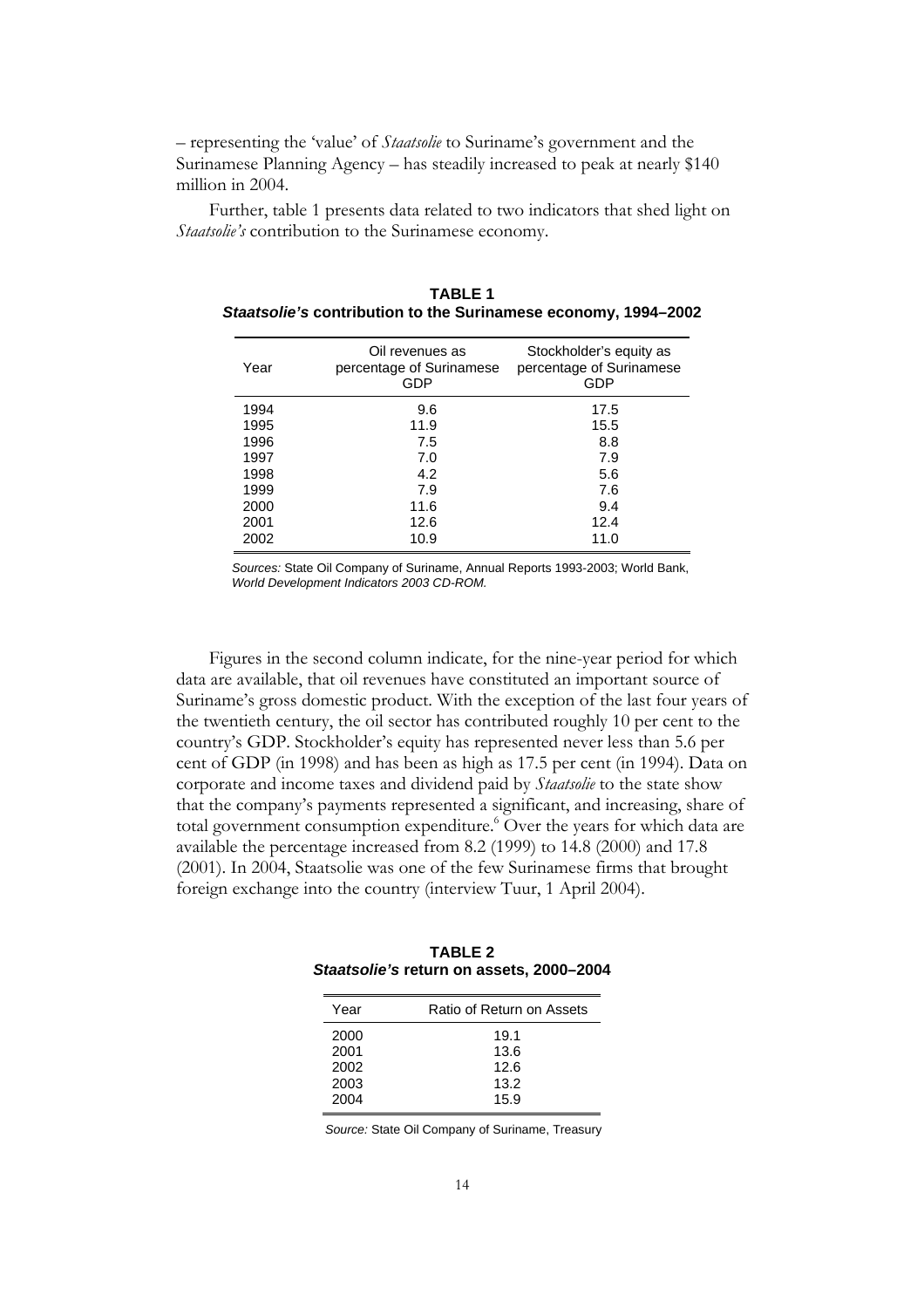*Staatsolie's* performance can be illustrated also on the basis of a commonly used financial indicator. In table 2, data are given on the company's return on assets (the ratio of a company's net income and its total assets) from 2000 to 2004.

The figures presented in table 2 indicate that *Staatsolie* has achieved a noteworthy level of efficiency in its use of resources. Despite some fluctuation over time, due to variations in the price of crude oil, *Staatsolie* has been able to secure a rate of return on assets of over 12.5 per cent over the last five years, which compares favourably with the performance of other oil companies.<sup>7</sup>

The data presented in this section have demonstrated that *Staatsolie*, in the nearly 25 years of its existence, has become a true 'pocket of efficiency' in patrimonial Suriname. Figures show that the activities of *Staatsolie* have expanded considerably, leading to a notable diversification of the company's activities. Moreover, the company has been contributing significantly to the overall economic wealth of the country. In short, *Staatsolie* has become a genuine development agent. The next section will attempt to contribute towards the explanation of the company's role.

## **5 'BUILDING ON OUR OWN ABILITIES': <sup>S</sup>TAATSOLIE'<sup>S</sup> DOUBLE STRATEGY**

State-owned enterprises are a common phenomenon across the developing world, where they have often been set up to 'rapidly lift the entire economy to a level of self-sustaining industrial growth' (Waterbury, cited in Evans, 1995: 79). Typical explanations of the generally weak performance of state-owned enterprises in non-developmental or *rentier* states tend to focus on the fact that such enterprises have little autonomy from the state, and thus are easy instruments to pursue political objectives. The emphasis of such explanations is often on the rent-seeking attitude of the management, who have themselves been appointed for political reasons, and on the overly political nature of the enterprises' activities (cf. Schneider, 1999).

This section serves to analyse which were the conditions to develop and maintain *Staatsolie's* role as a development agent. The discussion focuses, in particular, on the double strategy that was developed by *Staatsolie* to become a successful medium-size oil company. The internal part of this strategy, derived from the management vision and ideological commitment of the company's leadership, was aimed at developing technological and management skills. The external part of the strategy was aimed at steering away from political influences on the company and playing out politically the formal-legal position of the firm in Suriname's petroleum sector.

It was noted above that *Staatsolie* was founded at the beginning of the period of military rule in Suriname. In the immediate aftermath of the *coup d'état*, the military's role in Surinamese politics was generally regarded as legitimate, as its intervention reflected a general discontent with the 'old order' based on pernicious practices of patronage and clientelism on the basis of ethnicity (interview Menke, 2 April 2004).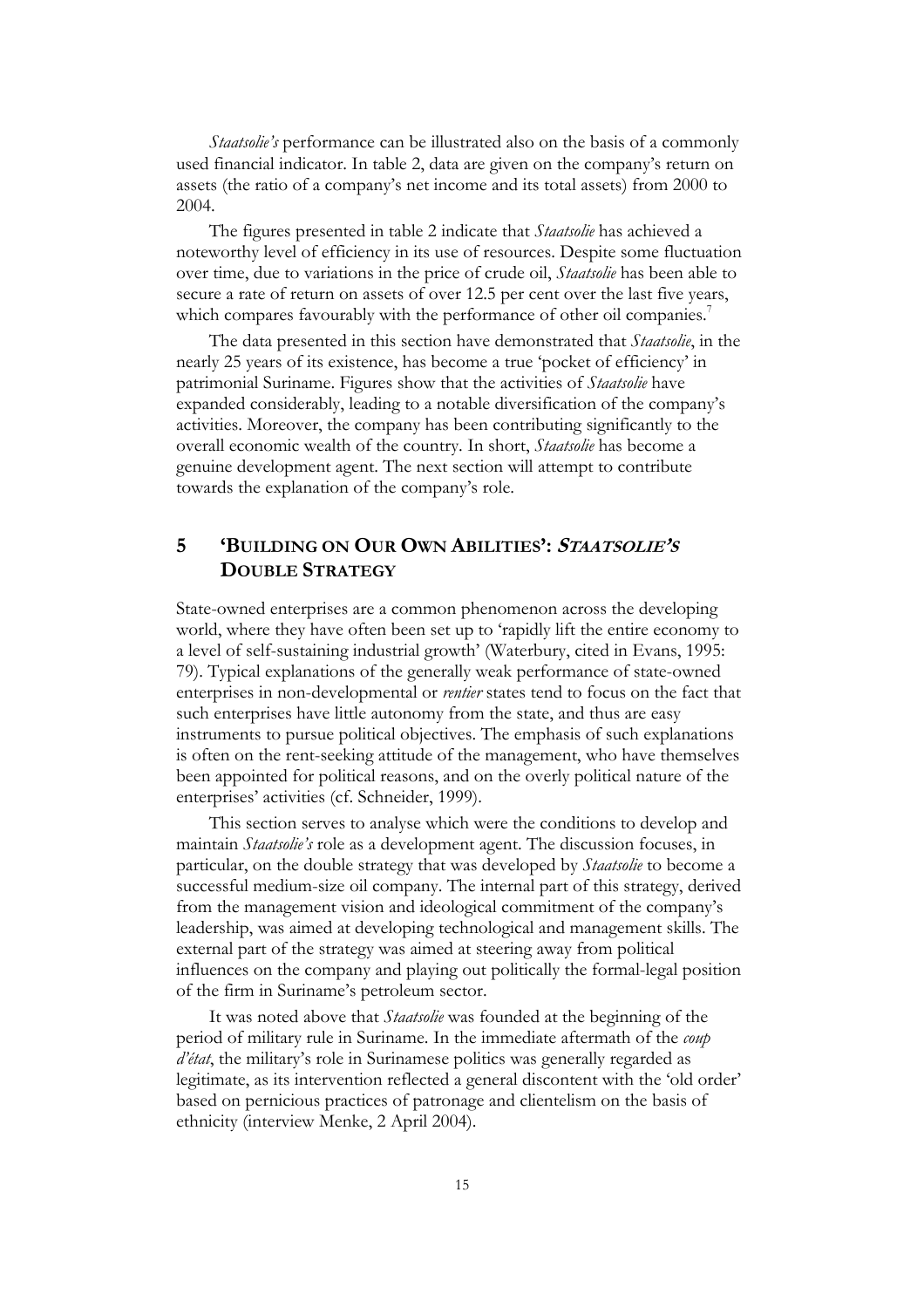*Staatsolie's* start in the military era was important, because the military rulers originally embraced a nationalist economic agenda and saw the possible expansion of the oil sector as a step towards self-reliant development. Oil was being regarded as a strategic mineral resource, the exploration and production of which would best be done under control of the state. In order to enhance the effectiveness of the state's presence in the oil sector, the state would need to have a specialised instrument, in the form of a state oil company (*De Ware Tijd*, Kompas, 9 December 2000; interviews Sedney, 1 April 2004, and Jharap, 5 April 2004; Jharap, 2006: 6).

The economic agenda of the military was in line with the ideas propounded by the Surinamese *Volkspartij* (People's Party), a Marxist party that tried to bring about massive social and political change in Suriname and supported ideas about self-reliance (interview Jharap, 5 April 2004; Lotens, 2004: 73-75). During the 1970s, Eddy Jharap had been a very active member of the *Volkspartij*, which was dismantled, as were all existing political parties, after the military coup.8 Jharap's background in the *Volkspartij* seems to have played a role in his appointment to the chair of the Oil Commission and, later, to the directorship of *Staatsolie*. According to Jharap (2006: 6), then Minister for Reconstruction, Herman Adhin, selected him with a view to his left-wing orientation, as this would be a 'useful counterweight' to foreign oil companies during negotiations.

The creation of *Staatsolie*, made necessary because there was a need for a legal entity to enter a production-sharing service contract with Gulf Oil, was in line with the political commitment of Jharap, who left the *Volkspartij* after the coup. In his role as managing director of *Staatsolie*, Jharap saw himself as expert *and* ideologue. Looking back, he argued that the challenges for the oil company were to use Suriname's wealth for the benefit of the country's population and to undertake resource exploration and exploitation with the company's own, not foreign-dominated, means (Lotens, 2004: 77).

The slogans 'Confidence in our own Abilities' and 'Building on our own Abilities' – the latter adopted in 2001 to reflect the company's offensive nature in a more prominent way – are the expression of *Staatsolie* management's vision that the creation and further development of Suriname's oil sector are important not only to contribute to the country's level of wealth, but also to signal the endogenous capacity of the Surinamese to build a modern enterprise (Jharap, 1998: 19). On the basis of his analysis of the operations of major oil companies, Jharap came to see the challenges of the oil industry less in terms of technical than management skills. Based on the Norwegian experience, Jharap argued that the Surinamese state oil company should operate firstly as a commercial firm aiming at the development of expertise that is required to manage the inputs of consultants, subcontractors and in-house experts. Apart from this, the company would need to develop the infrastructure that would enable it to do business with foreign oil firms as an equal partner (Jharap, 2006: 8).

During the first few years of its existence, *Staatsolie* acquired its technological and managerial know-how by working closely with foreign consultants, most notably in Gulf Oil's division Geoman. According to Jharap, the establishment of master-apprentice relationships was very important in this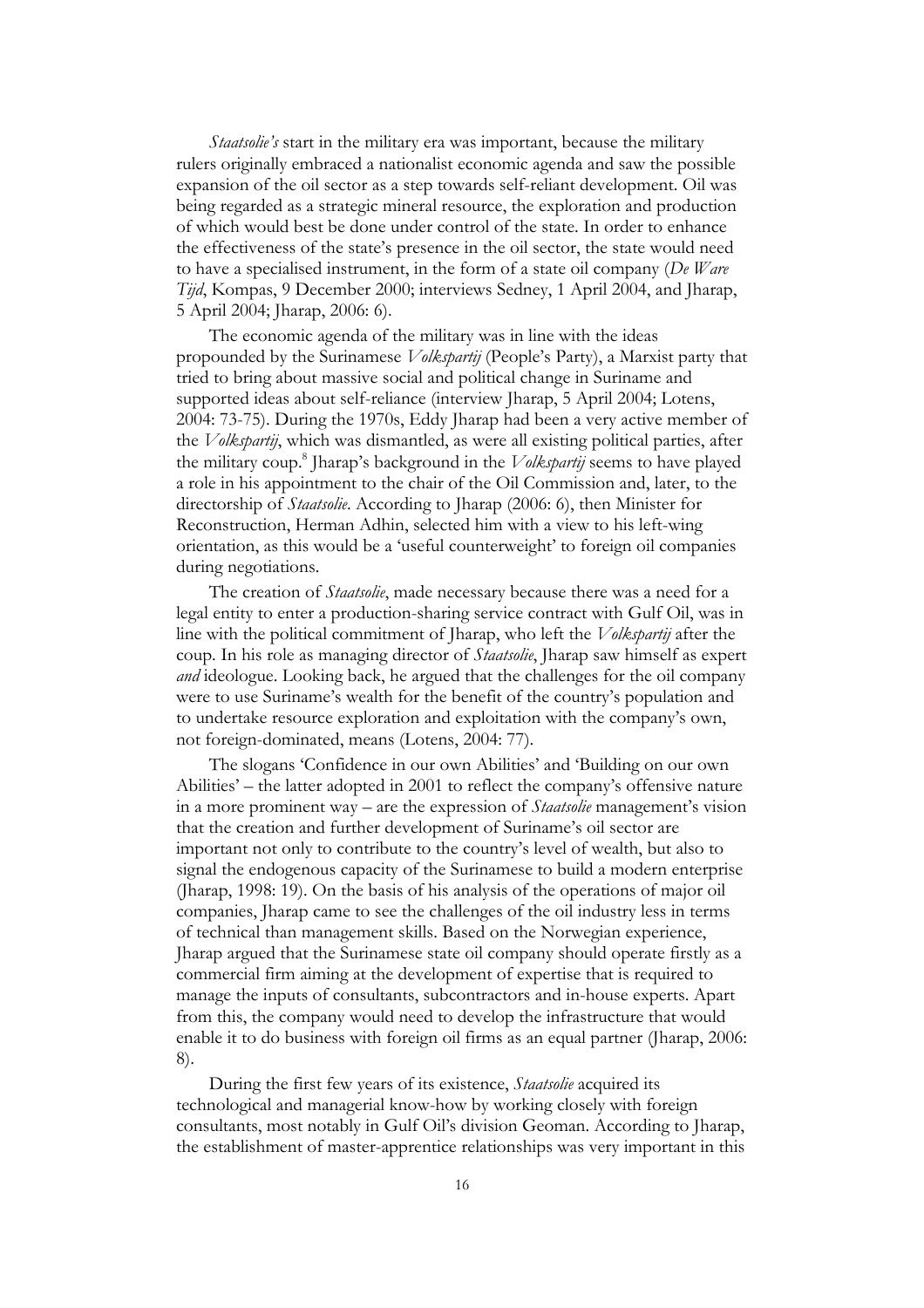respect, as the main problem of the transfer of technology and management skills appeared to lie in the absorptive capacity at the receiving end. In Jharap's view, a master would, in general, be willing to transfer knowledge and expertise, provided that the apprentice would display an appropriate attitude. In the relationship between the master and apprentice, a certain degree of submission would be required, as the master would only then stop seeing the apprentice as a possible threat, but rather as somebody who can be trusted with the knowledge and expertise (interview Jharap, 5 April 2004).

In addition to the acquisition of technological and managerial expertise by *Staatsolie* staff, the spreading of know-how about aspects of the oil industry throughout the Surinamese economy was considered to be important. The construction of the first oil plant in Catharina Sophia, in 1982, was undertaken with local contractors and constructors. *Staatsolie's* first oil drill was purchased second-hand in Canada and overhauled by local staff. Drilling staff was trained by Geoman consultants (Jharap, 1998: 37).

In later years, *Staatsolie* has placed much emphasis on the need to maintain well-defined standards for its operations. In contrast to prevalent practices of patronage and clientelism, the company adopted meritocratic principles in its human resource policy. Background and ethnicity are considered irrelevant as criteria for appointment and promotion within *Staatsolie*. In order to upgrade the quality of its staff, *Staatsolie* has instituted a sizeable training programme, the budget of which is currently in the order of \$0.5–1 million annually, as well as a management development programme. Much attention is paid to enhance the attractiveness of *Staatsolie* to well-qualified applicants; secondary labour conditions (among others, a holiday allowance, a profit-sharing scheme, a company car for senior staff and health care and pension facilities) serve to make the company competitive *vis-à-vis* the foreign-dominated bauxite sector (interview Essed, 6 April 2004).

In terms of standards, Staatsolie has been very active in implementing quality control mechanisms for its operations. In 2001, the Marketing and Sales Division and the *Staatsolie* laboratory received ISO certification status (*Staatsolie Nieuws*, March 2001), and in March 2004, the refinery operations at Tout Lui Faut became ISO9001:2000 certified (*Staatsolie Nieuws*, March 2004). Internally, *Staatsolie* has instituted a safety award and certificate for divisions and staff members that contribute to enhancing company safety and completing operations without accident (*Staatsolie Nieuws*, March 2004).

*Staatsolie's* history demonstrates that the company's management has consistently kept an eye on developments in the Surinamese political system. A lack of trust in Suriname's political leaders – and particularly the fear that *Staatsolie* could become an instrument of patronage, should the company become too dependent on political decision-making – resulted the desire of the company's leadership to keep politics at a distance. The inclination on the part of Jharap, later shared by other *Staatsolie* staff, was related to his political engagement with the *Volkspartij* and its ideology. The *Volkspartij* rejected traditional Surinamese political practices and profiled itself as a national party, unaffected by ethnic biases. In order to build a successful company that would contribute to the wealth and capacities of the Surinamese people, Jharap felt he should not depend on political favours.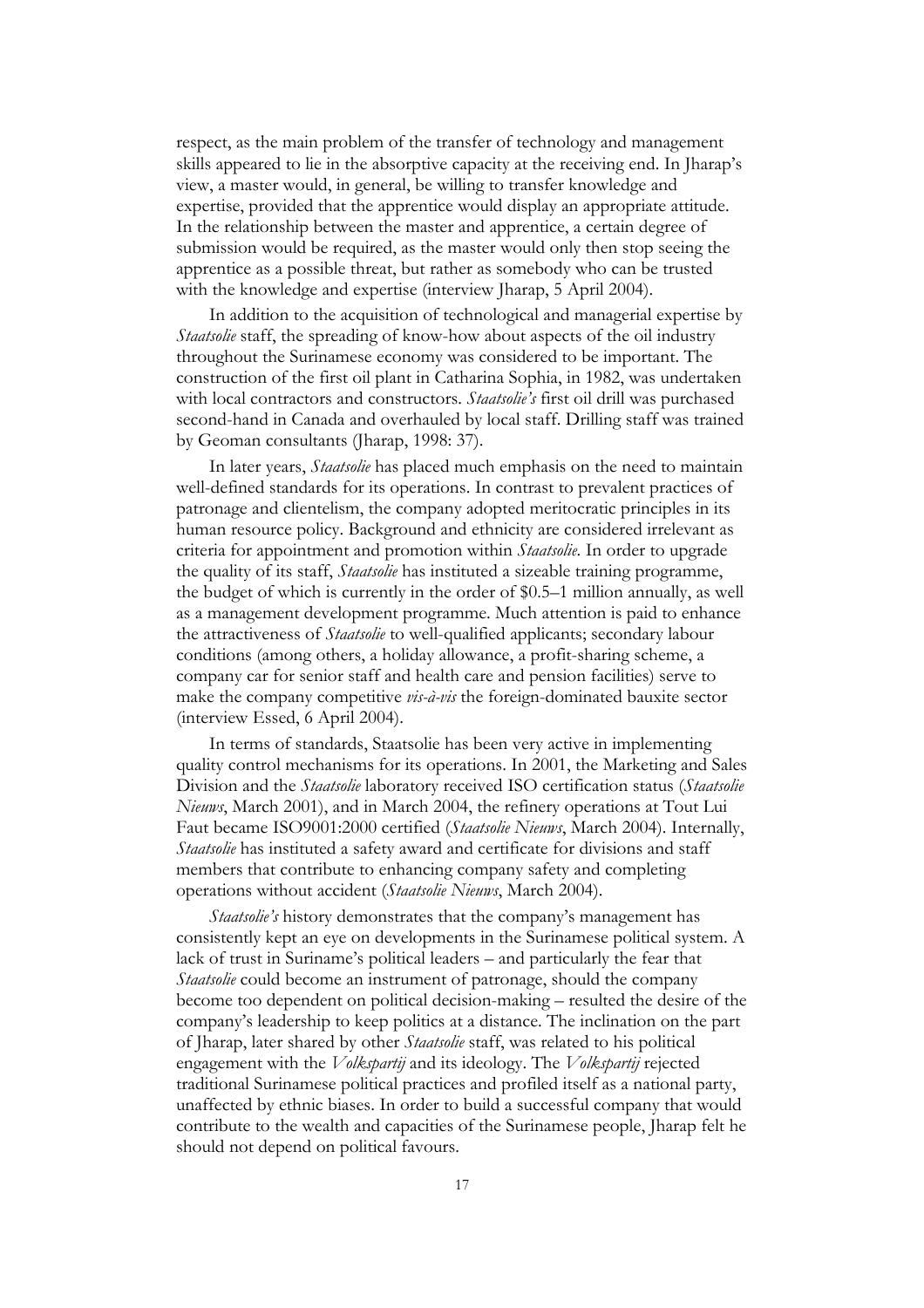During *Staatsolie's* early years, Jharap tried to distance himself and the company – literally as well as figuratively – from the military regime. Jharap purposefully made *Staatsolie* into an 'island' during its early years. Its operations, located away from capital, Paramaribo, were out of sight for most people. Jharap argued that a great part of the political elite at the time preferred to let him be occupied with *Staatsolie's* operations, so that he would not interfere with them and their political activities (Lotens, 2004: 78). Attempts by military from the lower ranks to use *Staatsoli*e as a source of jobs for relatives and friends were averted by pointing out that such requests would be discussed with the military leadership. As the latter's credo, according to Jharap (2006: 21-22), was that *Staatsolie* should be autonomous, no interventions of the military took place in the company's employment policies. Occasional pressures on the company from within the military government – such as Deputy Prime Minister Haakmat's attempt to intervene in the agreement between Suriname and Gulf Oil in late 1980, based on his assessment that the benefits for the country were too meagre – were also warded off after intervention by the military's leadership (Jharap, 2006: 21).

Jharap's resolve to stay clear of politics was also reflected in his search for capital. Except for a relatively small advance that was received from the Ministry of Finance, most of the risk capital needed in *Staatsolie's* early days was received from Gulf Oil (Jharap, 1998: 25). Other amounts, required for the financing of exploration activities and the purchase of oil production facilities respectively, were obtained from the Surinaamsche Bank, with a bank guarantee from the Central Bank of Suriname (interview Sedney, 1 April 2004), and from a consortium of six banks in Suriname (Jharap, 1998: 33).

Jharap preferred not to draw on the aid funds provided by The Netherlands, partly because of the bureaucratic procedures involved and partly because of his desire to maintain a business-like, non-political relationship with *Staatsolie's* financiers (Jharap, 1998: 35; interview Sedney, 1 April 2004). The only exception to the rule was the guarantee from Dutch Treaty funds sought (and received) by *Staatsolie* as collateral for its major investments in the refinery, which itself were financed with private bank credit (*De Ware Tijd*, 19 March 1993).

After 1985, the main sources of finance were a revolving credit and longterm loans obtained from international banks, with ABN Amro taking in an important position among these (interview Kortram, 6 April 2004). The revolving credit arrangement with ABN Amro was only partly a financial deal. The country's financial situation had deteriorated in the final years of the military period – primarily because Dutch development assistance had been cut off in response to the military-led '8 December killings' of 15 opponents – and all exporting firms in Suriname were forced to deposit their hard currency in the Central Bank in exchange for steadily depreciating Surinamese guilders. One of the conditions of *Staatsolie's* revolving credit was that its earnings on exports, which ultimately served as collateral, had to be deposited at ABN Amro in Houston. Thus, *Staatsolie* managed to retain control over its foreign earnings, which it needed for reinvestment purposes, and could influence the amount of foreign currency that was handed over to the Central Bank of Suriname (Jharap, 2006: 18).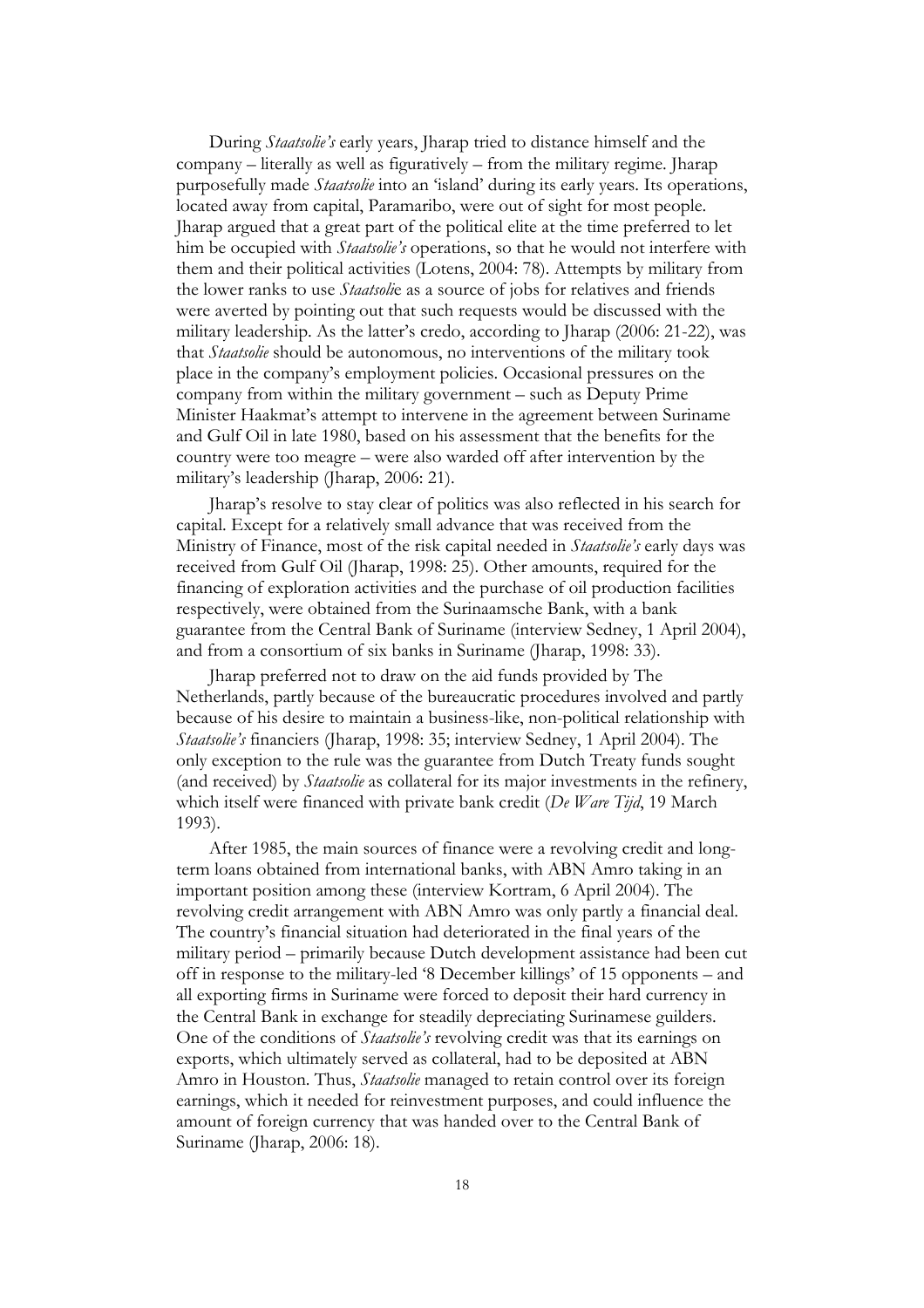*Staatsolie's* legal position as 'agent of the state' has been played out consistently by Jharap and his colleagues as a powerful tool to pursue the objectives of building an independent oil company and upgrading the technological and management expertise present in Suriname. *Staatsolie's* position was defined as a result of the Oil Commission's desire to enter into an agreement with Gulf Oil, the basis for which was laid in a legal arrangement (the so-called Decree E-8B of 1981) that granted Staatsolie the concession on oil exploration and exploitation in Surinamese soil as well as the exclusive right to negotiate with foreign investors (*Staatsolie Nieuws*, June 1998).

In addition to the original arrangement regarding Suriname's oil reserves, the Petroleum Law 1990 specified certain conditions regarding the exploration and exploitation of hydrocarbons. In particular, the new law ruled that the state's share of oil revenues (the 'take') should be maximised, and that operations should lead to technology transfer and the training of Surinamese employees (*Staatsolie Nieuws*, June 1998). Notwithstanding occasional complaints by politicians that the company has not been contributing sufficiently to the government budget, *Staatsolie's* willingness to transfer all profits, apart from a share needed for investment, to the state, has produced great confidence among many politicians in the reliability of management.

*Staatsolie's* attempt to stay clear of political interference was successful, ultimately, because of the company's ability to act as a role model. This is probably nowhere clearer than in the absence of patronage and ethnicallybased appointments within the company (interview Menke, 2 April 2004). By insisting on its quality standards and drawing on its successes, *Staatsolie* has defended its a-political position. Although the company has been active in the typically Creole-dominated industrial sector, *Staatsolie* has proved able to withstand possible pressures from the Ministry of Natural Resources (interviews Jharap, 5 April 2004, and Sedney, 1 April 2004).

The company's standing as a role model and an example for other firms was demonstrated most clearly during Staatsolie's confrontation with the Wijdenbosch government in 1997 and 1998, when leading politicians attempted to appropriate *Staatsolie's* resources for political means. At the time, the government made various attempts to extract more money from the company to finance its increasing deficits. Among other things, the government tried to force *Staatsolie* to increase its oil production from 9,500 to 20,000 barrels per day, sell off the Tambaredjo oil field and initiate a joint venture between Staatsolie and foreign oil companies (*De Ware Tijd*, 6 June 1997, 12 September 1997 and 18 March 1998). The ensuing dismissal of the Board of Supervisory Commissioners in March 1998 (*De West*, 26 and 28 March 1998) and the double attempt to dismiss Jharap should be seen as efforts to bring *Staatsolie* under direct government control. *Staatsolie's* management mobilised legal advisors who emphasised that the role of the state was limited to the appointment and dismissal of the Board of Supervisory Commissioners. Jharap successfully challenged

the decision of the General Meeting of Shareholders (composed of representatives of the government and the Surinamese Planning Agency) to fire members of the Board of Executive Officers on the basis of non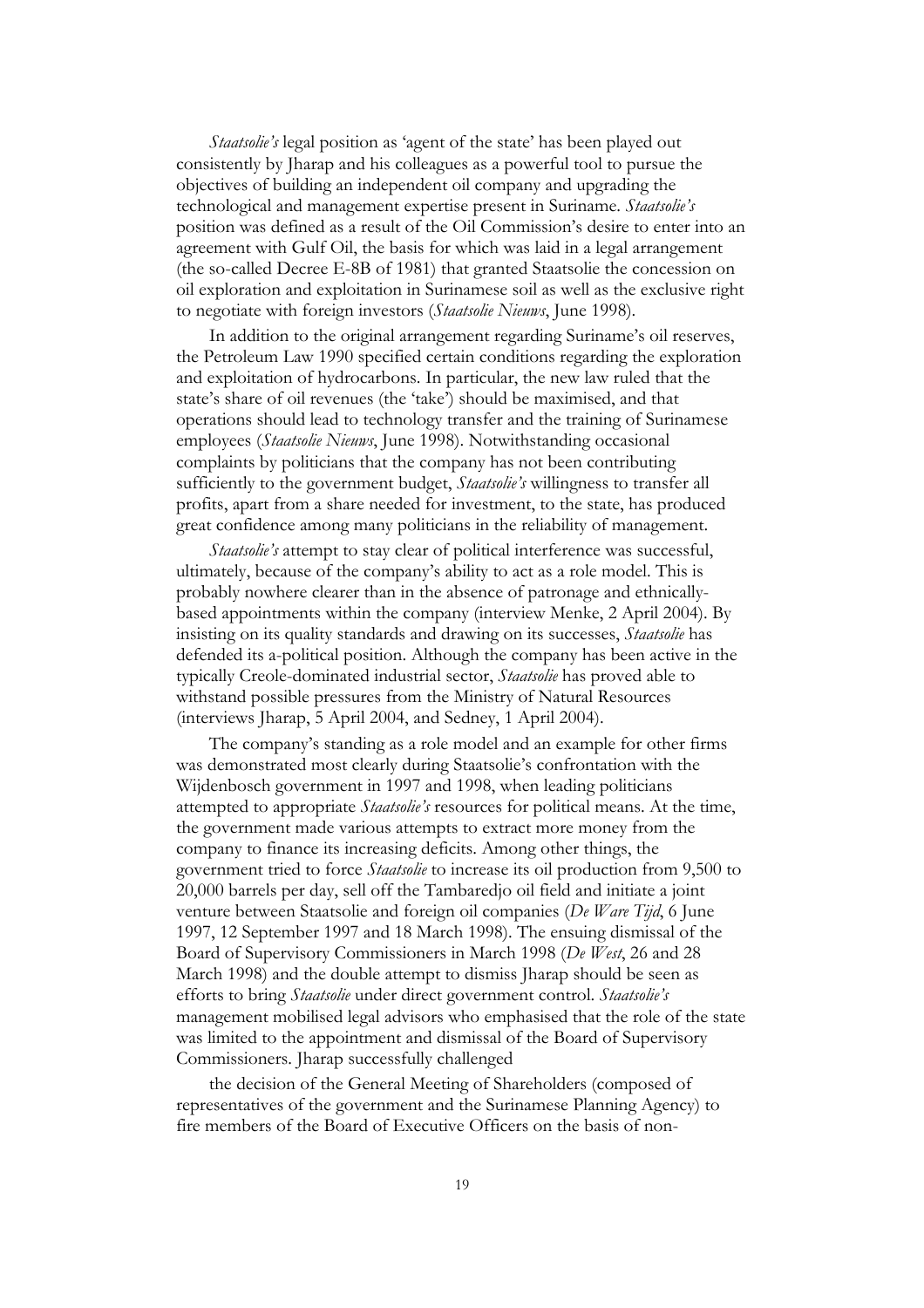compliance with government policy (*De West*, 17 June 1998 and 23 September 1998).

Jharap's successful recourse to the available legal means and the massive protests, first of the *Staatsolie* trade union (the *Staatsolie Werknemers Organisatie Suriname*) and later of the joint political opposition and labour unions, warded off the government's bid for power in the oil sector. An important factor spurring the popular resistance against the government on the issue of *Staatsolie* was the widespread feeling that the oil company, as one of the most successful firms in the country, should be protected against political machinations. The resistance became particularly fierce because of the involvement of politicians, such as NDP President Wijdenbosch and Central Bank President Goedschalk, who were suspected of placing their personal interest in the sale of oil rights above the national interest, and whose financial-economic policies were felt to lead the country to disaster (*De Ware Tijd*, 4 June 1998; interview Read, 6 April 2004).

The 1997-1998 protest movement fed into broader popular protest against the Wijdenbosch government, which ultimately led to earlier elections. Since the events of 1997-1998 and the return to power of the Front government in 2000, *Staatsolie's* position beyond the reach of politicians seems to have been secured. The smooth transition of the company's leadership to the longserving Director of Refining and Marketing, Marc Waaldijk, after Jharap's retirement in December 2005 underlines *Staatsolie's* current autonomy from politics.

### **6 CONCLUSION**

The literature about patrimonialism and rentier states has focused traditionally on macro-level institutions (primarily, the state) and on the influence that rentseeking, patronage and clientelism exert in society and the economy. The theoretical argument that this paper has made is that it is necessary to look beyond such macro-level institutions, and include actors at the meso and micro level, to 'unpack' the argument about the patrimonial or rentier state. Only if attention is focused on meso- and micro-level actors, is it possible to gauge the political and social dynamics in particular sectors of the economy. The study of sectoral dynamics may help analysts to avoid all too crude generalisations about the impact of patrimonialism, in particular, in the form of rent-seeking, patronage and clientelism.

More specifically, the current analysis has demonstrated how and under which conditions concrete development activities can take place in a seemingly hostile environment. This paper has focused on a typical 'hard case' – the oil sector in a country that has traditionally been characterised by patronage and clientelist politics – where the patrimonial/rentier state argument would predict rent-seeking to prevail. The case of the Surinamese State Oil Company indicates that sectoral development under committed leadership is possible against all odds.

The analysis of *Staatsolie* contributes to the argument about so-called 'pockets of efficiency' brought forward by Evans (1989), among others. The current analysis shows that the creation of a pocket of efficiency within the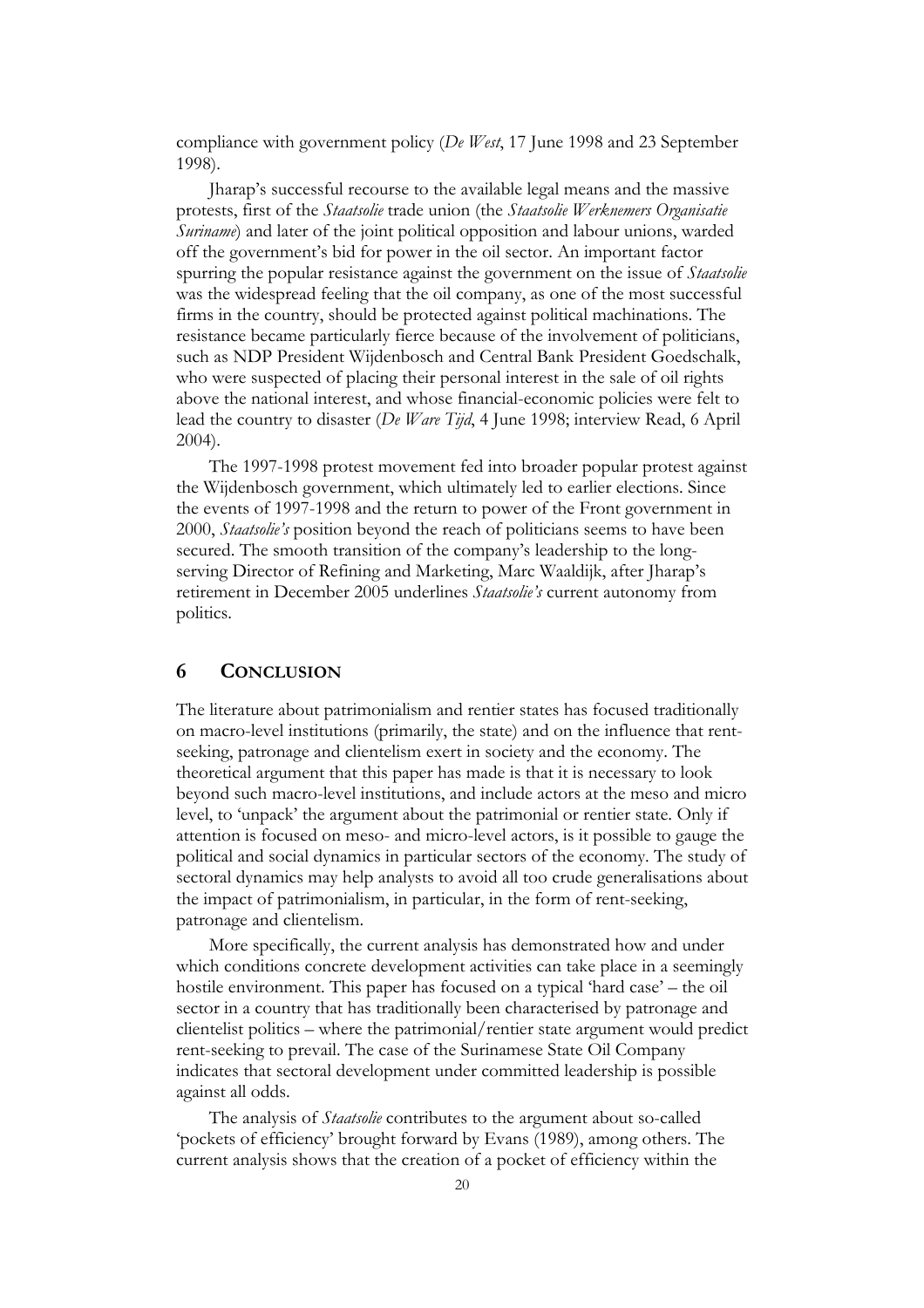public sector need not signal an overall improvement in the functioning of the state bureaucracy. Indeed, the Surinamese case supports Evans' (1989: 578) observation that a successful state-owned enterprise can coexist alongside inefficient parastatals and a government bureaucracy infested with practices of patronage and clientelism. At the same time, however, the case of *Staatsolie* also illustrates how the dynamics within a pocket of efficiency – in particular, the need to consolidate the market position and diversify production – lead to changing preferences about the relations with the state. Current discussions about the (partial) privatisation of *Staatsolie*, which are likely to lead to a proposal from the Board of Directors to sell 20 per cent of the company's shares to private investors on the local capital market, may lead to a legal *volteface* in the relationship between *Staatsolie* and the Surinamese government (interview Gemerts, 7 April 2004; *De Ware Tijd*, 13 December 2005).

The theoretical significance of *Staatsolie's* case is that it brings out clearly how a company could be set up that is committed to the acquisition and further development of technological and managerial expertise, despite its insertion into a patrimonial environment. The discussion of the conditions for *Staatsolie's* role as a development agent (section 5) attributed the company's success to its double strategy, built on the management vision and ideological commitment of the company's leadership, and the ability on the part of management to steer away from political influences and to play out politically the formal-legal position of the firm in the petroleum sector. It is important to realise that these were, at most, necessary, and clearly not sufficient conditions for *Staatsolie's* success. In particular, the fact that the company started as a marginal enterprise in 1980 and remained in the shadow of major rentproducing activities – such as, in particular, the bauxite sector and Dutch development assistance – until the mid-1990s produced the conditions under which *Staatsolie's* skills could be developed without much interference from those who, as shareholders, could have pulled the strings.

Despite the fact that most people in Suriname now seem to respect *Staatsolie* and its leadership for what has been achieved over the past 25 years, it has to be realised that the immediate external environment for the oil company is not without threats. The major challenges for the company and for its desire to maintain its role as a development agent in the years ahead seem to be related to the same factors that contributed to *Staatsolie's* achievements. Since the smooth succession of Jharap by someone with a comparable vision and commitment, *Staatsolie's* resolve to continue building on its own abilities seems to be guaranteed. The most important threat to the future success of the oil company is, therefore, to be found in the interaction between *Staatsolie* and the Surinamese government and, particularly in the willingness of the shareholders to grant *Staatsolie* a substantial degree of autonomy. Such autonomy will be required in the light of major decisions on off-shore exploration and exploitation and the further diversification of its activities, for all of which the company will undoubtedly need to attract private, possibly foreign, capital.

Fundamentally, the discussion about *Staatsolie's* future touches upon the nature of Suriname's politics and, broader, its governance structure. As demonstrated by, among others, the Inter-American Development Bank (2001: 4-5), the creation of wealth and other public goods in Suriname is seriously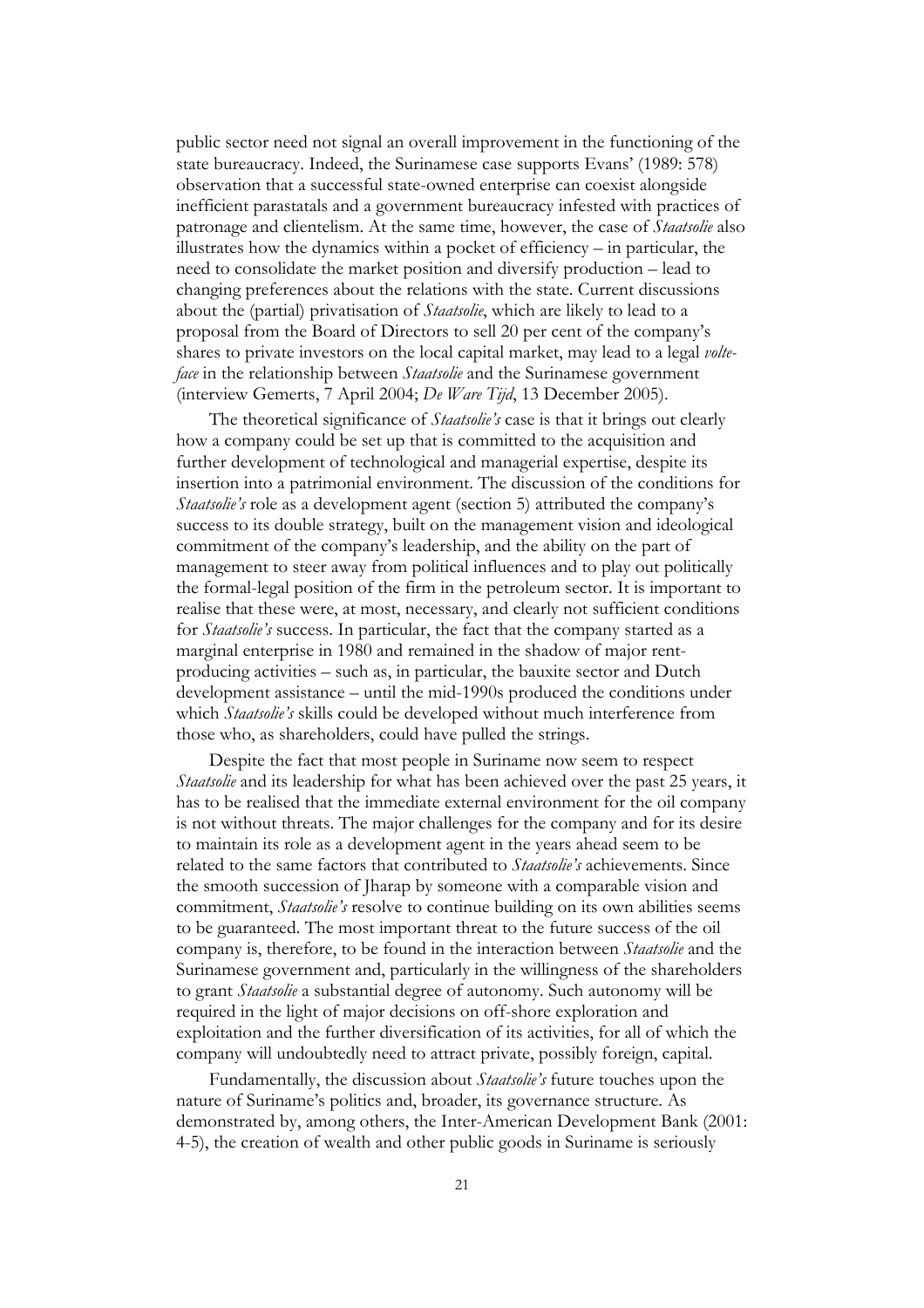hampered by the pervasive nature of patronage and clientelism, which support rent-seeking rather than productive initiatives. The flowering of initiatives such as *Staatsolie*, aimed at the acquisition of technology and management expertise, is heavily dependent on the capacity of the political leadership to curtail patrimonial practices. In this perspective, a major step forward in the securement of *Staatsolie's* legacy would lie in the establishment of more reliable governance structures and the ensuing institutionalisation of mechanisms of self-restraint among those working in the Surinamese public sector.

#### **NOTES**

1. See Appendix A.

2. Suriname does not have all characteristics of a 'petro-state' as described by Karl. Although its reserves per capita (roughly 0.3 billion barrels per million persons) and the share of oil production in GDP (over 11 per cent between 2000 and 2002) would place the country in Karl's category of capital-deficient oil producers, the share of oil in total exports (approximately 2 per cent in 2003) falls far short of the 40 per cent threshold used by the World Bank (Karl 1997: 17). In addition to this, Suriname's oil reserves and the country's share of world oil production render the country insignificant by international standards.

3. In 1998, the population of Suriname counted roughly 431,000 people, and consisted of 27 per cent Creoles, 40 per cent Hindustanis, 16 per cent Javanese, 12 per cent Maroons (former slaves who escaped to the interior of Suriname), 3 per cent Amerindian and 2 per cent others (St-Hilaire, 2001: 1002).

4. Suriname's Constitution specifies that the election of the President and Vice-President requires a qualified majority in Parliament. If such a majority cannot be obtained in two rounds of voting, the so-called People's Assembly (*Verenigde Volksvergadering*), composed of all Parliamentarians plus all elected representatives at the regional and municipal level, meets to elect the President and Vice-President by simple majority. In both 1996 and 2005, there was no sufficient majority in Parliament, and in these cases the People's Assembly met to select the President and Vice-President.

5. A production-sharing service contract is a contract between a state and a foreign oil company, under which the state retains the property rights of all oil that is produced as well as the jurisdiction over the exploitation. Payment of the foreign company for an agreed set of activities (such as a minimum level of exploration and production) takes place through the granting by the state of a fixed share of the annual oil production to the company (Jharap, 1998: 15).

6. Data on *Staatsolie's* payments to the government were provided by the Staatsolie Treasury; data on general government final consumption expenditure were taken from World Bank (2003). Overall, it has appeared to be difficult to gather reliable data on the Suriname economy. As documented by a former President of the Surinamese Audit Office, there is systematic underreporting of data related to government spending (Prade, 1999).

7. Differences in the size and nature of operations of oil companies as well as in the financial data provided by these companies make comparisons difficult. A comparison of the financial results reported by *Staatsolie* and by Repsol YPF, which has important activities in Latin America, shows that the latter's average rate of return on assets (6.6 per cent in the 2000-2004 period) was significantly lower than the former's (see http://www.repsolypf.com/eng/todosobrerepsolypf/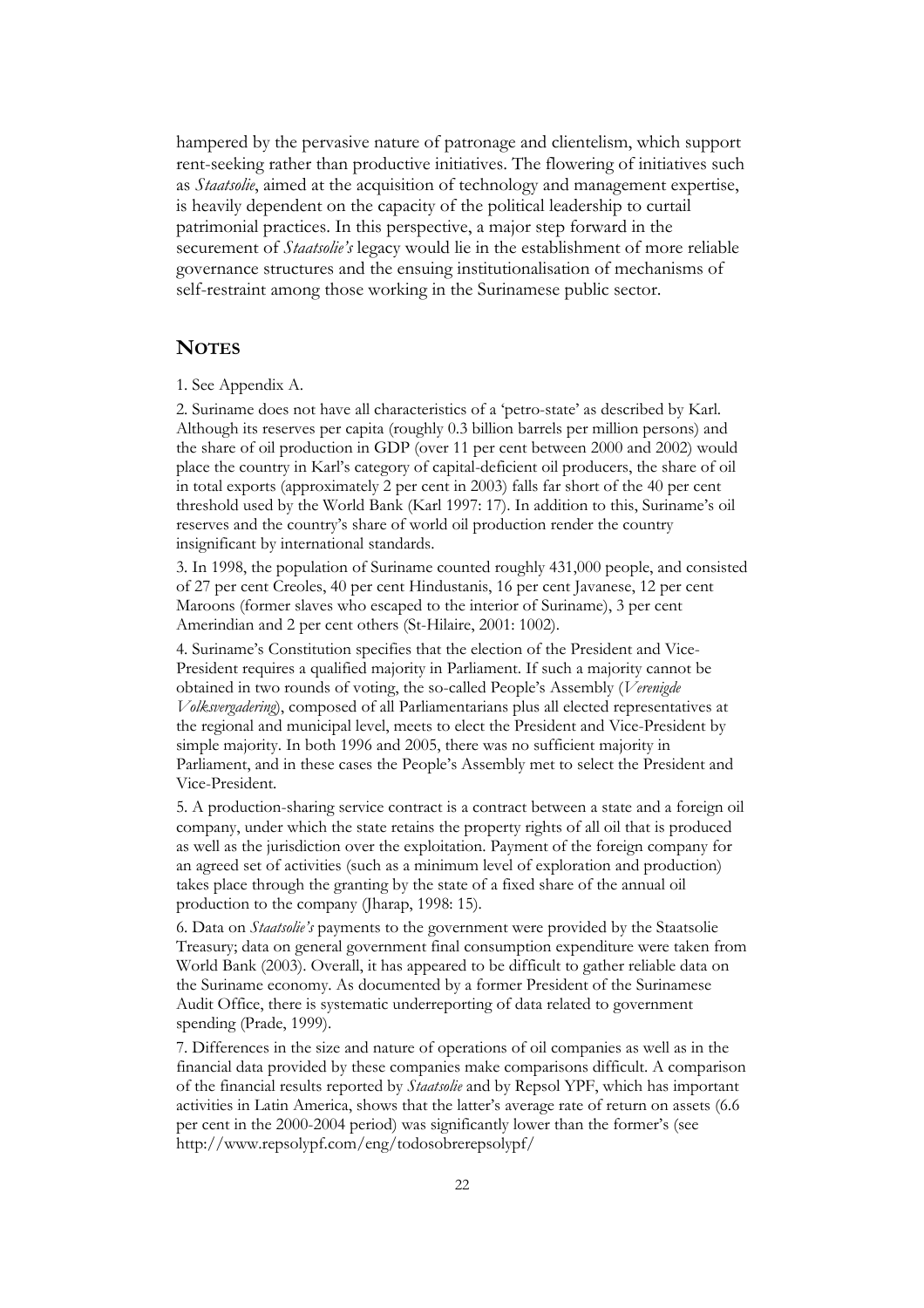AccionistaseInversores/principalesmagnitudes/principalesmagnitudes.asp?Nivel=10, retrieved 30 August 2005).

8. The *Volkspartij* split over the issue of cooperation with the military. A fraction of the party allied with the military regime under the name *Revolutionaire Volkspartij* (Revolutionary People's Party).

#### **REFERENCES**

- Buddingh', Hans (2000) *Geschiedenis van Suriname* [History of Suriname]. Third edition Utrecht: Het Spectrum.
- Derveld, Rick (1999) 'Veranderingen in de Surinaamse politiek, 1975-1998' [Changes in Surinamese Politics, 1975-1988], *Oso: Tijdschrift voor Surinaamse Taalkunde, Letterkunde, Cultuur en Geschiedenis* 18(1): 5-21.
- Dew, Edward (1978) *The Difficult Flowering of Surinam: Ethnicity and Politics in a Plural Society.* The Hague: Martinus Nijhoff.
- Evans, Peter B. (1989) 'Predatory, developmental, and other apparatuses: a comparative political economy perspective on the Third World state', *Sociological Forum* 4(4): 561-587.
- Evans, Peter (1996) *Embedded Autonomy: States and Industrial Transformation*. Princeton: Princeton University Press.
- Freedom House (2005) *Freedom in the World Country Ratings, 1972 through 2003.* www.freedomhouse.org, retrieved 17 January 2005.
- Hutchcroft, Paul D. (1998) *Booty Capitalism: The Politics of Banking in the Philippines*. Ithaca: Cornell University Press.
- Inter-American Development Bank (2001) 'Governance in Suriname', *Economic and sector study series*, No. RE3-01-001. Washington, DC: Inter-American Development Bank.
- Jharap, S.E. (1998) 'De weg van Staatsolie: Het verwerven van expertise in techniek en management' [Staatsolie's way: the acquisition of expertise in engineering and management], lecture delivered at the Dies Natalis of the Anton de Kom University of Suriname, 31 October 1997. Paramaribo: Staatsolie Maatschappij Suriname.
- Jharap, S.E. (2004) 'Developments in the petroleum sector of Suriname and investments for 2005-2010', PowerPoint presentation, www.staatsolie.com, retrieved 19 January 2005.
- Jharap, S.E. (2006) 'Ervaringen met 25 jaar Staatsolie' [25 years of experience in *Staatsolie*], Rotary lecture, Paramaribo, 25 January and 15 February.
- Karl, Terry Lynn (1997) *The Paradox of Plenty: Oil Booms and Petro-States*. Berkeley: University of California Press.
- Kruijt, Dirk (2004) 'De hulprelatie sinds 1975' [The Aid relationship since 1975], in Pitou van Dijck (ed.) *De toekomst van de relatie Nederland–Suriname* [The Future of the Dutch–Surinamese Relationship] , pp. 69-111. Amsterdam: Rozenberg Publishers.
- Leftwich, Adrian (2002) 'Forms of the democratic developmental state: democratic practices and development capacity', in Mark Robinson and Gordon White (eds) *The Democratic Developmental State: Political and Institutional Design*, pp. 52-83. Oxford: Oxford University Press.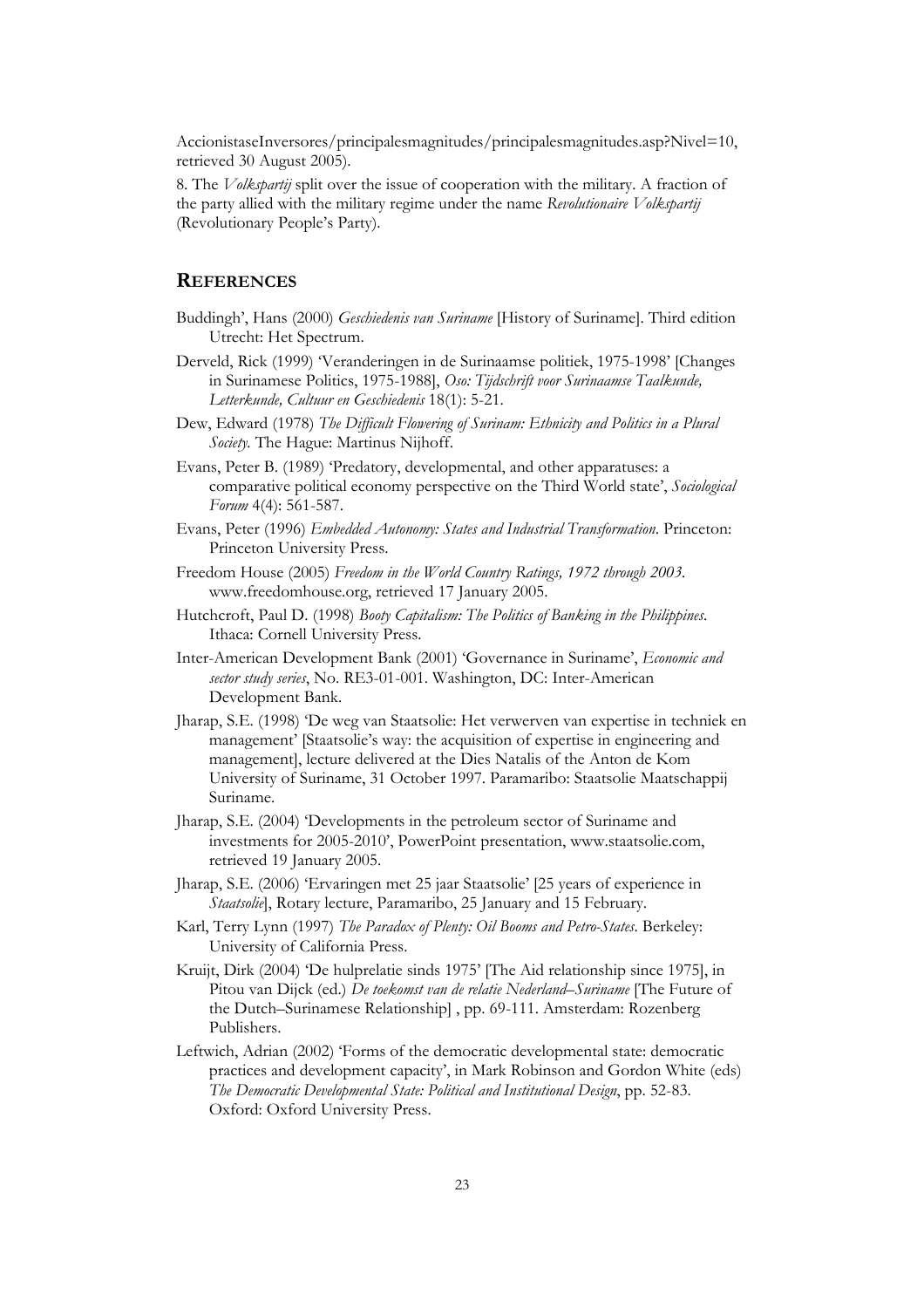- Lotens, Walter (2004) *Omkijken naar een 'revolutie': Surinaamse intellectuelen onder militairen* [Looking Back to a 'Revolution': Surinamese Intellectuals under the Military]. Paramaribo: Faranaz.
- Martin, Dougal (2001) 'Macroeconomic developments during the 1990s', in Pitou van Dijck (ed.) *Suriname, the Economy: Prospects for Sustainable Development*, pp. 43-90. Kingston: Ian Randle Publishers.
- Menke, Jack (1991) 'The state in the development process of Suriname, 1948-1990', in Henry Jeffrey and Jack Menke (eds) *Problems of Development of the Guianas*, pp. 55- 77. Paramaribo: Anton de Kom University of Suriname.
- Menke, Jack (2001) 'Staat, politiek en democratie in Suriname, 1975-2000' [State, politics and democracy in Suriname, 1975-2000], in J. Martinus (ed.) *Nationale ontwikkeling in regionale en internationale context* [National Development in Regional and International Context] , pp. 203-232. Paramaribo: Anton de Kom University of Suriname.
- Monsanto, George (2005) 'Resource rents: the international political economy of bauxite in Suriname', MA thesis, Institute of Social Studies, The Hague.
- Moore, Mick (2001) 'Political Underdevelopment: What Causes 'Bad Governance',' *Public Management Review* 3(3): 385-418.
- Moore, Mick (2002) 'Death without taxes: democracy, state capacity, and aid dependence in the fourth world', in Mark Robinson and Gordon White (eds) *The Democratic Developmental State: Political and Institutional Design*, pp. 84-121. Oxford: Oxford University Press.
- Oostindie, Gert, and Inge Klinkers (2001) *Het Koninkrijk in de Caraïben: Een korte geschiedenis van het Nederlandse dekolonisatiebeleid, 1940-2000* [The Kingdom in the Caribbean: A Short History of Dutch Decolonisation, 1940-2000]. Amsterdam: Amsterdam University Press.
- Prade, Hans (1999) 'Overheidsbestedingen en politieke machtsverhoudingen in Suriname tussen 1975 en 1998' [Government spending and political power relations in Suriname between 1975 and 1998], *Oso: Tijdschrift voor Surinaamse Taalkunde, Letterkunde, Cultuur en Geschiedenis* 18(1): 36-43.
- Ramsoedh, Hans (2001) 'Playing politics: ethnicity, clientelism and the struggle for power', in Rosemarijn Hoefte and Peter Meel (eds) *Twentieth-Century Suriname: Continuities and Discontinuities in a New World Society*, pp. 91-110. Kingston: Ian Randle Publishers; Leiden: KITLV Press.
- Ross, Michael L. (1999) 'The political economy of the resource curse', *World Politics* 51(2): 297-322.
- Schneider, Ben Ross (1987) 'Framing the state: economic policy and political representation in post-authoritarian Brazil', in John D. Wirth, Edson de Oliveira Nunes and Tomas E. Bogenschild (eds) *State and Society in Brazil: Continuity and Change*, pp. 214-255. Boulder: Westview Press.
- Schneider, Ben Ross (1999) 'The *desarrollista* state in Brazil and Mexico', in Meredith Woo-Cumings (ed.) *The Developmental State*, pp. 276-305. Ithaca: Cornell University Press.
- Sedney, Jules (1997) *De toekomst van ons verleden: Democratie, etniciteit en politieke machtsvorming in Suriname* [The Future of our Past: Democracy, Ethnicity and Political Power in Suriname]. Paramaribo: Vaco.
- Shafer, D. Michael (1994) *Winners and Losers: How Sectors Shaper the Developmental Prospects of States.* Ithaca: Cornell University Press.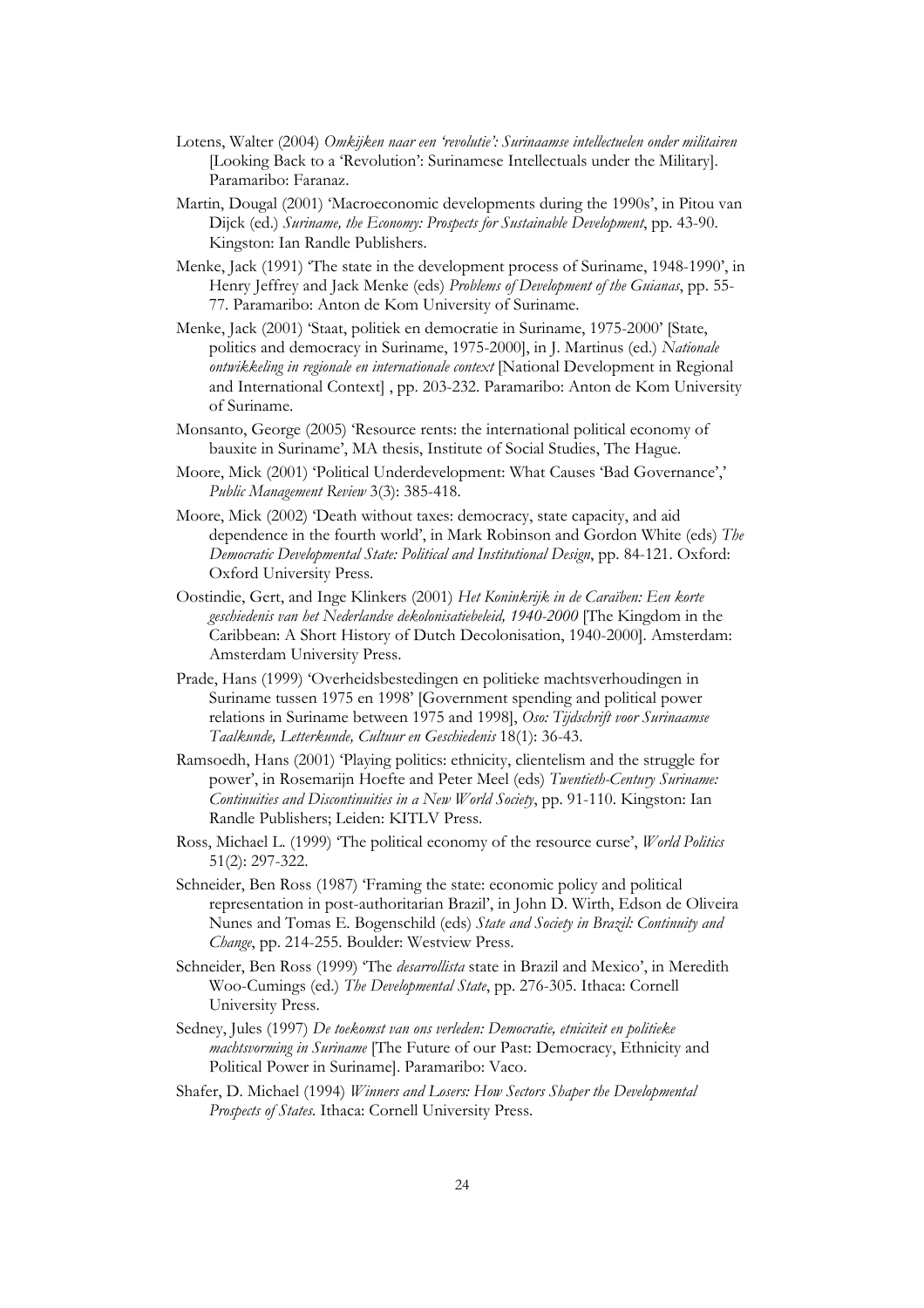- Silos, Maureen (2002) 'Leiderschap in de organisatie van armoede' [Leadership in the organisation of poverty], Seventh Multatuli Lecture, www.multatuli-lezing.nl, retrieved 22 November 2004.
- Staatsolie (2002) 'Toekomst-perspectieven aardolie-sector voor Suriname' [Outlook on the petroleum sector for Suriname], PowerPoint presentation, www.staatsolie.com, retrieved 28 March 2003.
- State Oil Company of Suriname (2004) *Annual Report 2003.* Paramaribo: State Oil Company of Suriname.
- State Oil Company of Suriname (2005) 'Company profile', www.staatsolie.com/2005/ company.html, retrieved 15 February 2006.
- St-Hilaire, Aonghas (2001) 'Ethnicity, assimilation and nation in plural Suriname', *Ethnic and Racial Studies* 24(6): 998-1019.
- Van Dijck, Pitou (2001a) 'Continuity and change in a small open economy: external dependency and policy inconsistencies', in Rosemarijn Hoefte and Peter Meel (eds) *Twentieth-Century Suriname: Continuities and Discontinuities in a New World Society*, pp. 48-70. Kingston: Ian Randle Publishers; Leiden: KITLV Press.
- Van Dijck, Pitou (2001b) 'Economic development in a long-term perspective', in Pitou van Dijck (ed.) *Suriname, the Economy: Prospects for Sustainable Development*, pp. 9-41. Kingston: Ian Randle Publishers.
- Van Dijck, Pitou (2004) 'Hulp, beleid en economische groei' [Aid, policy and economic growth], in Pitou van Dijck (ed.) *De toekomst van de relatie Nederland– Suriname* [The Future of the Dutch–Surinamese Relationship] , pp. 39-68. Amsterdam: Rozenberg Publishers.
- World Bank (2003) *World Development Indicators 2003 CD-ROM.* Washington, DC: World Bank.

#### **Surinamese Periodicals (in Dutch)**

*De Ware Tijd*, daily newspaper *De West*, daily newspaper *Staatsolie Nieuws*, quarterly publication on *Staatsolie The Times of Suriname*, daily newspaper

#### **APPENDIX A: INTERVIEWS**

Leon Brunings: Treasurer, State Oil Company Suriname (5 April 2004)

- Vincent Essed: Manager Human Resources, State Oil Company Suriname (6 April 2004)
- Glenn Gemerts: Deputy-Director for Mining, Ministry of Natural Resources (7 April 2004)
- Dr. Eddy Jharap: Managing Director, State Oil Company Suriname (5 April 2004)
- Niermala Hindori-Badrising: Advisor in the Cabinet of the President of Suriname (31 March 2004)
- Iwan Kortram: Financial Director, State Oil Company Suriname (6 April 2004)
- Dr. Jack Menke: researcher, affiliated with the Anton de Kom University of Suriname (2 April 2004)
- Lloyd Read: Chairman, State Oil Company Employees' Organisation Suriname (SWOS) (6 April 2004)